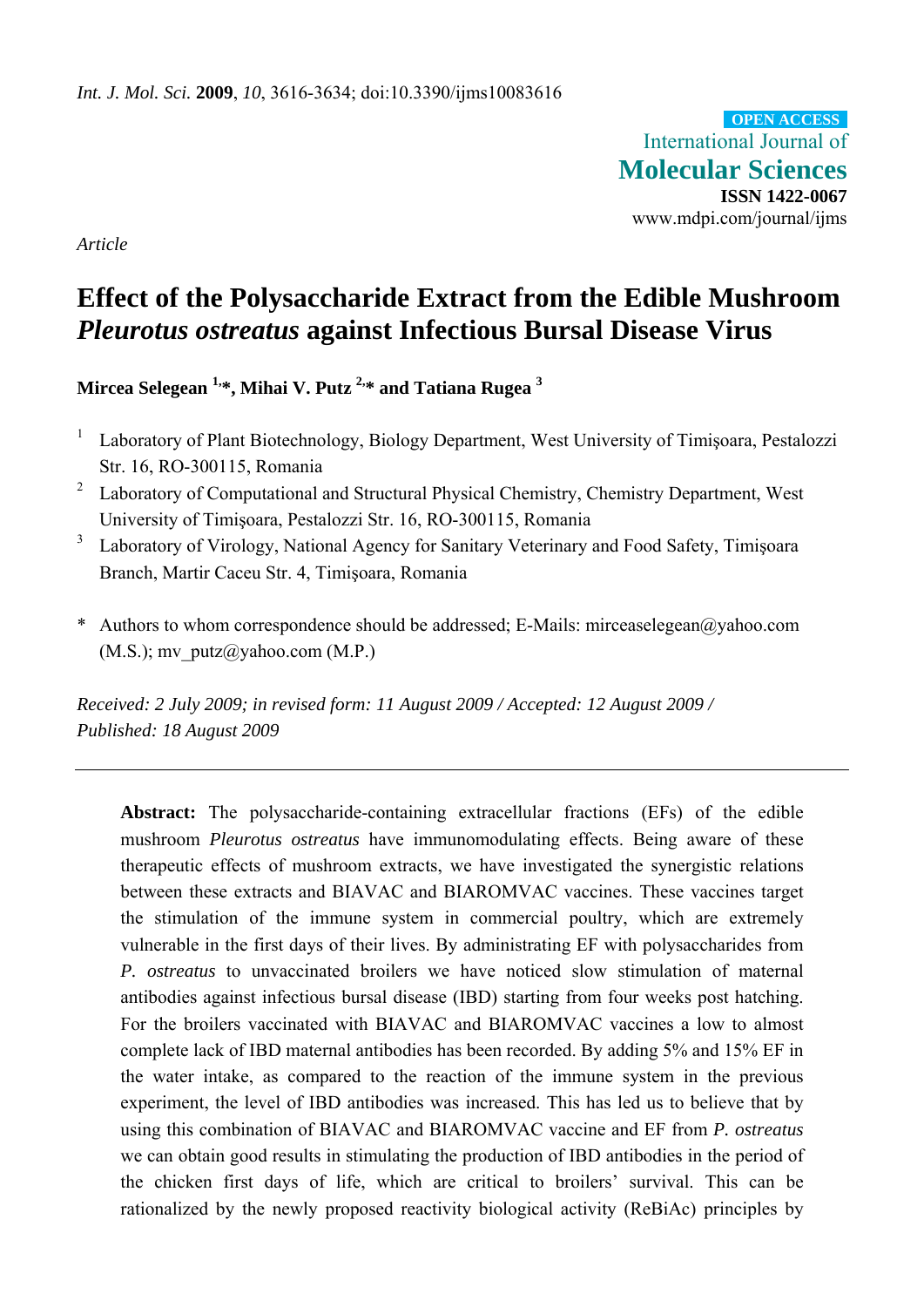examining the parabolic relationship between EF administration and recorded biological activity.

**Keywords:** extracellular fraction; Gumboro disease; BIAVAC & BIAROMVAC vaccines; ReBiAc principles

# **1. Introduction**

Traditionally, many types of mushrooms have been used as Traditional Chinese Medicine, as well as functional foods in Japan and other Asian countries. Edible mushrooms have beneficial health effects and in the treatment of some diseases thanks to their immunomodulatory, anti-neoplastic, antihyperglycemic and lipid-reducing properties [1,2]. In this way, water extracts of the Shiitake mushroom (*Lentinus edodes*), for example, have been shown to prevent tumors in mice. Mushroom (*P. ostreatus*) polysaccharides especially the high-molecular-weight β-D-glucan, have been considered to have anti-cancer activity [3]. These mushroom polysaccharides also exhibited direct inhibitory effects on cancer cell growth by modulating cell-cycle progression and inducing apoptosis [3–5].

Polysaccharides represent a structurally diverse class of macromolecules of relatively widespread occurrence in Nature. The biological activities of polysaccharides have attracted more and more attention in biochemistry and medicine. Many immunomodulation and antitumoral polysaccharides were isolated from mushrooms and extensively studied in Japan, China, and Europe [3].

Many polysaccharides purified from mushroom fungi are either homoglycans or heteroglycans, while others mostly bind to protein residues as polysaccharide-protein complexes. The fungal antitumor polysaccharides are mainly present as glucans with different types of glycosidic linkages, but some are true heteroglycans. The main source of immunomodulation and antitumor polysaccharides appears to be related to fungal cell walls which consist of polysaccharides such as chitin, cellulose,  $(1\rightarrow 3)$ , $(1\rightarrow 6)$ -β-glucans and  $(1\rightarrow 3)$ -α-glucans or polysaccharide-protein complexes such as galactomannan-protein or glucuromannan-protein. Several potent antitumor polysaccharideprotein complexes have been purified from fruiting bodies of a Chinese edible mushroom, *P. sajor caju*. The polysaccharide with strong antitumor activity isolated from *P. ostreatus* is a highly branched (1→3)-β-glucan having an average structure represented by a pentasaccharide segment consisting of one nonreducing terminus, on 3,6-*O*-substituted, and three 3-mono-*O*-substituted β-glucopyranosyl side chains [3].

It is known that an unbalanced immunitory system provides the premise for a great number of diseases in both humans and animals. Infectious bursal disease (IBD) is caused by a virus that is a member of the genus Avibirnavirus of the family Birnaviridae. According to the virus virulence and pathogenicity, IBD causes more severe or less severe lesions on the bursa of Fabricius and other organs such as spleen, thymus and kidneys, and may induce immunosuppression and mortality in birds. Infectious bursal disease virus (IBDV) causes clinical disease of considerable economic importance in chickens, usually between 3 and 6 weeks of age or possibly older, following infection with very virulent strains. Numerous vaccines and vaccination programs have been studied and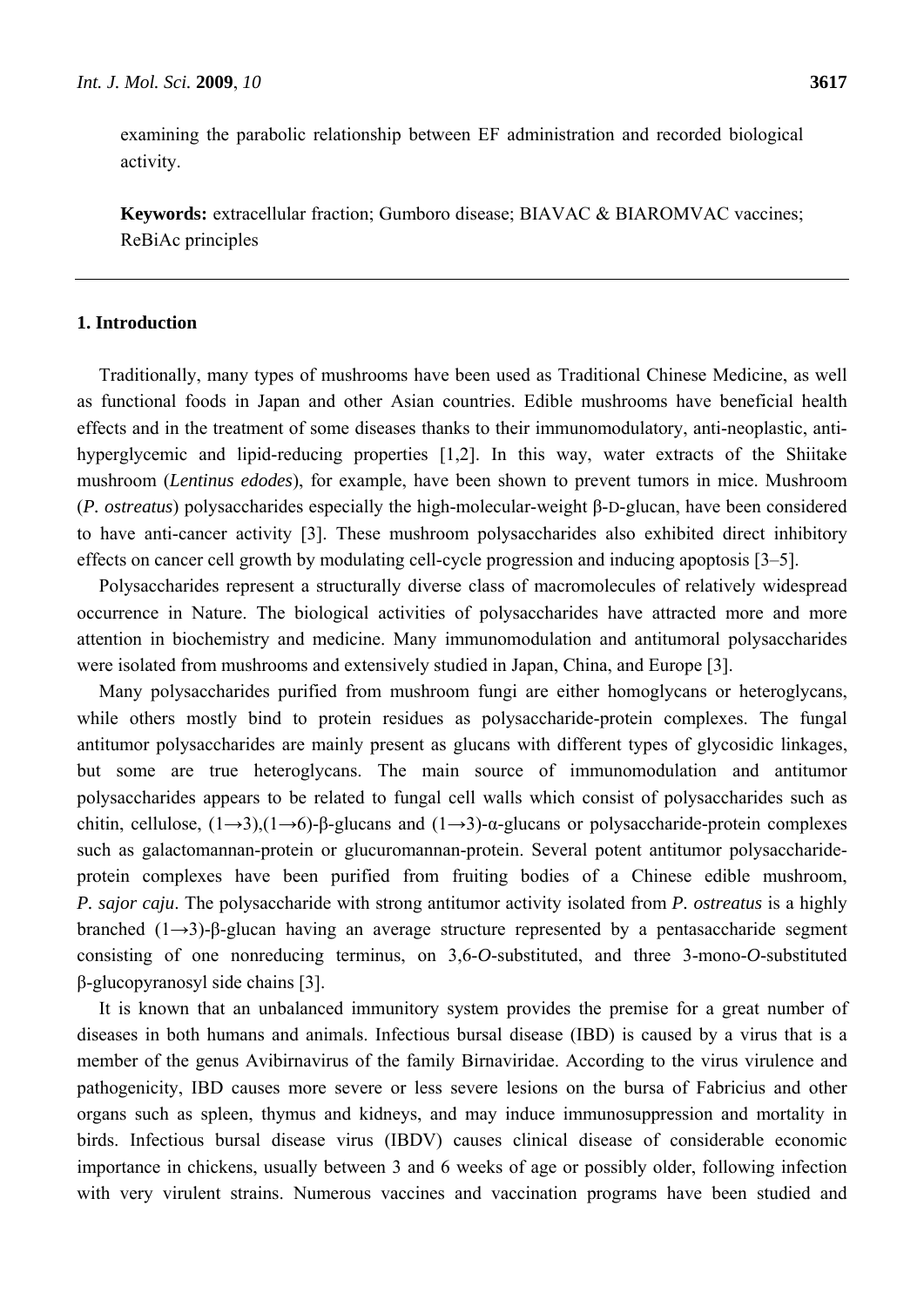proposed worldwide [6–8]. The effect of polysaccharides present in EF extracts from the edible mushroom *P. ostreatus* are investigated here with emphasis on the specific response of the chickens' immunitary system. The following points have been investigated: (1) the effect of EF on unvaccinated chickens, (2) the effect of EF on broilers vaccinated with BIAVAC vaccine, (3) the effect of EF on broilers vaccinated with BIAROMVAC vaccine and (4) the parabolic reactivity analysis of biological activity.

By comparing the results, we have showed that EF from the edible mushroom *P. ostreatus* helps BIAVAC and BIAROMVAC vaccines in stimulating the immune system against IBDV during the critical first two weeks post hatching.

# **2. Results and Discussion**

## *2.1. The effect of EF on unvaccinated chickens*

In our study, we have followed the effect of EF from the edible mushroom *P. ostreatus* on broiler chickens which have not been vaccinated with BIAVAC and BIAROMVAC vaccines (Figure 1). In this case the maternal titers of infectious bursal disease virus antibodies (IBD–AB) (control) are seen to decrease, being at the minimum level (96) in four weeks post hatching (Figure 1a). This antibody titer (96) was below the estimated cut-off level in this enzyme–linked immunosorbent assay (ELISA) system.

**Figure 1.** The effect of different concentrations of EF from *P. ostreatus* upon the maternal IBD–AB titer for unvaccinated chicken. Thin trend line —: the titer of maternal IBD–AB (*Control*); Thick trend line —: the titer of maternal IBD–AB in un-vaccinated chicken  $NV + 5%$  (a) and 15% EF (b). Weeks mean weeks post hatch.

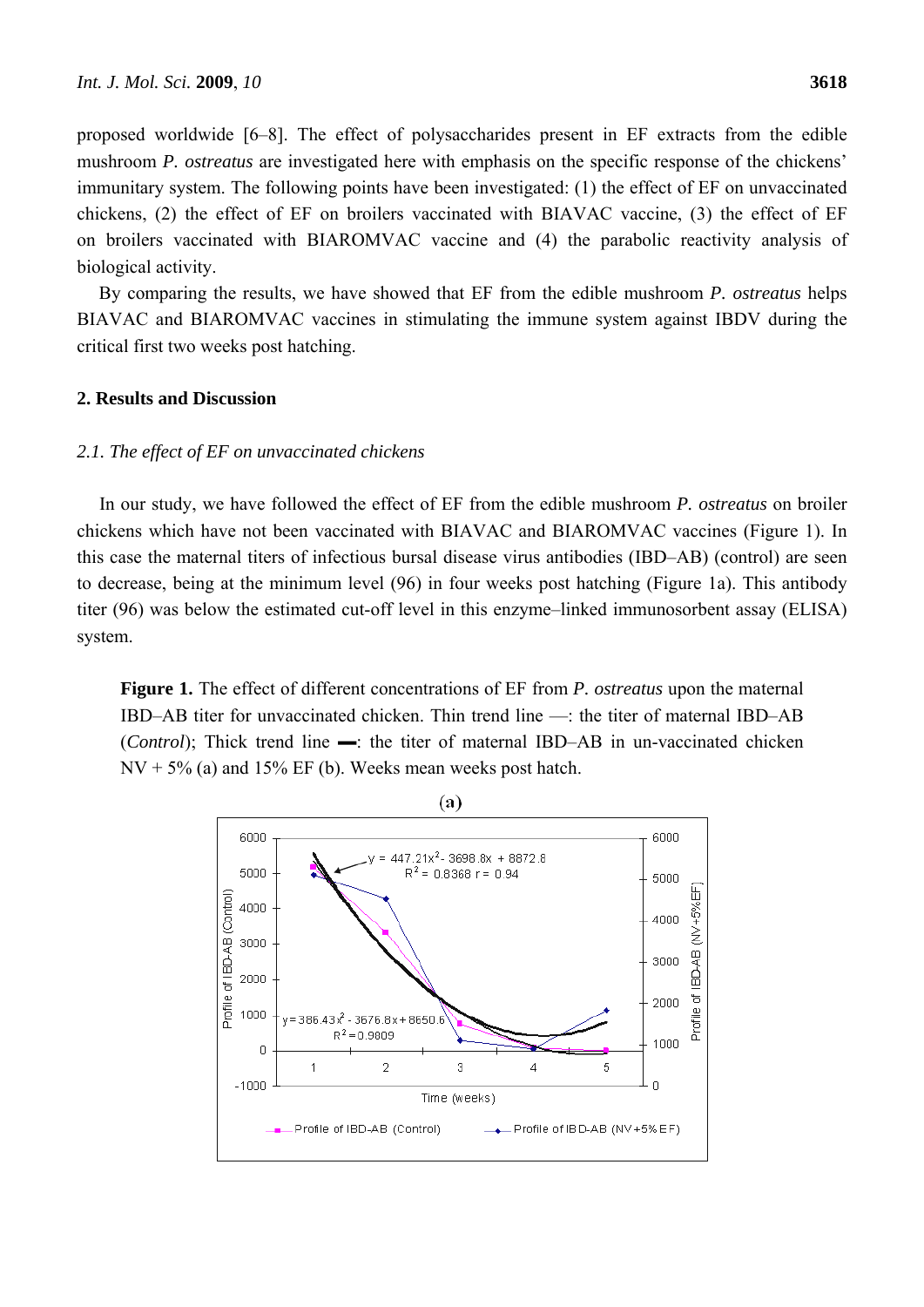

By analyzing the variation (Table 1) we can observe significant differences  $(p<0.001)$  in the change of IBD–AB maternal titer. The variation coefficient is low (5.97%) in the first week of chicken life and high (20.37%) in week four.

**Table 1.** The effect of different concentration of EF from *P. ostreatus* upon IBD–AB titre uppon non-vaccinated (NV) chicken in terms of average  $\pm$  standard deviation (SD), and coefficient of variation (defined as the ratio: *SD* / *Average* ).

| <b>Experimental Source</b> | Time (weeks) | Average $\pm$ SD                 | <b>Coefficient of variation</b> |
|----------------------------|--------------|----------------------------------|---------------------------------|
|                            | 1            | $5173.0^a \pm 308.97$            | 5.97%                           |
| Control                    | 2            | $3332.05^a \pm 260.47$           | 7.81%                           |
|                            | 3            | $754.0^a \pm 48.11$              | 6.38%                           |
|                            | 4            | $96.0^a \pm 19.55$               | 20.37%                          |
|                            | 5            | 0.0                              |                                 |
|                            | 1            | $5104.0^b \pm 411.60$            | 8.06%                           |
| $NV + 5\%EF$               | 2            | $4532.1^{\mathrm{b}} \pm 545.55$ | 12.04%                          |
|                            | 3            | $1101.05^{b} \pm 234.18$         | 21.26%                          |
|                            | 4            | $899.0^{\mathrm{b}} \pm 52.11$   | 5.797%                          |
|                            | 5            | $1843.0^{b} \pm 12.51$           | $0.67\%$                        |
|                            | 1            | $5098.0^{\mathrm{b}} \pm 187.98$ | 3.68%                           |
| $NV + 15%EF$               | 2            | $4166.0^{\mathrm{b}} \pm 426.17$ | 10.22%                          |
|                            | 3            | $2173.0^{\mathrm{b}} \pm 316.00$ | 14.54%                          |
|                            | 4            | $1548.85^{b} \pm 111.37$         | 7.19%                           |
|                            | 5            | $1949.9^{\mathrm{b}} \pm 148.84$ | 7.63%                           |

 $a^{a} p<0.001$ ,  $b^{b} p<0.0001$ .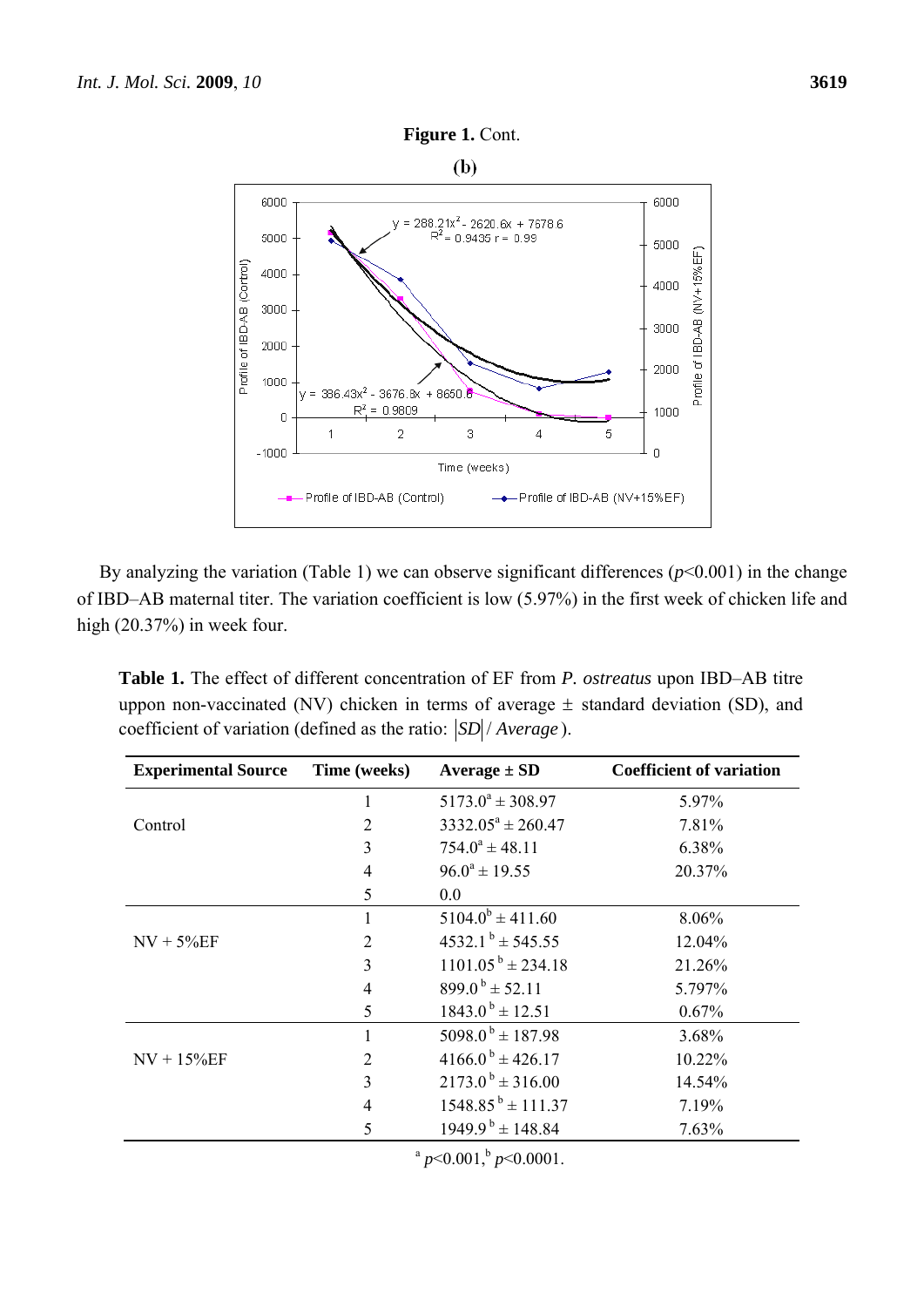The *F*-ratio, which in this case equals 3152.98, is a ratio of the between-group estimate to the within-group estimate. Since the *P*-value of the *F*-test is less than 0.05, there is a statistically significant difference between the means of the five weeks at the 95.0% confidence level. If we compare the distribution of maternal antibodies within each group during one week, but also between weeks, we can notice a significant difference (Table 2).

The difference between the antibodies titer averages in weeks four and five is not significant. Yet, by adding 5% EF in the water intake, we can notice a stabilization of the titer level for the stimulation of production of maternal IBD–AB, starting with the first days of week five (*p<*0.0001). The standard deviation from the average of the maternal IBD–AB titer value is high in the mid-period of our experiment (21.26% in week three) and low (0.67%) in the last week (Table 1).

The differences between the antibody titer averages between groups are significant, but those between the values of weeks three and four are insignificant. They are significant, but negative, between the average values of weeks three and five (-741.95) and between weeks four and five (-944.0) (Table 2). This last aspect has been shown by stimulation of antibodies production (Figure 1a) and is statistically explained by the chicken positive reaction  $(r=0.94)$  to EF action for IBD–AB stimulation and a homogeneity of broilers answers (biological activity) in IBD–AB production.

| The pairs means<br>of IBD-AB | Control  | $NV + 5\% EF$ | $NV + 15\% EF$ |
|------------------------------|----------|---------------|----------------|
| $1 - 2$                      | 1840.95* | 571.90*       | 932.00*        |
| $1 - 3$                      | 4419.00* | 4002.95*      | 2925.00*       |
| $1 - 4$                      | 5077.00* | 4205.00*      | 3549.15*       |
| $1 - 5$                      | 5173.00* | 3261.00*      | 3148.10*       |
| $2 - 3$                      | 2578.05* | 3431.05*      | 1993.00*       |
| $2 - 4$                      | 3236.05* | $3633.10*$    | $2617.15*$     |
| $2 - 5$                      | 3332.05* | $2689.10*$    | $2216.10*$     |
| $3 - 4$                      | 658.00*  | 202.05        | $624.15*$      |
| $3 - 5$                      | $754.0*$ | $-741.95*$    | 223.10*        |
| $4 - 5$                      | 96.0     | $-944.00*$    | $-401.05*$     |

**Table 2.** The significant differences of IBD–AB titre environment between titre groups to non-vaccinated (NV) broilers and treated with EF from *P. ostreatus* at 95.0% confidence level.

\* denotes a statistically significant difference.

By supplementing the water intake with 15% EF from *P. ostreatus* (Figure 1b), standards deviations are low at the beginning of the experiment (3.68%) and towards the end of it (7.19% and 7.63%). The differences between antibodies titre averages between all averages antibodies groups are significant. A positive ratio (r=0.99) has been established between the two variables, EF and the capacity of chicken bodies to produce antibodies (Figure 1b). The unvaccinated broilers  $+5\%$  EF have shown a better global behaviour, whose average of variation coefficient has been 9.56%, respect to both the unvaccinated broilers  $+ 15\%$  EF with an average of 8.65% and those unvaccinated without EF, which show an average of about 8.106%.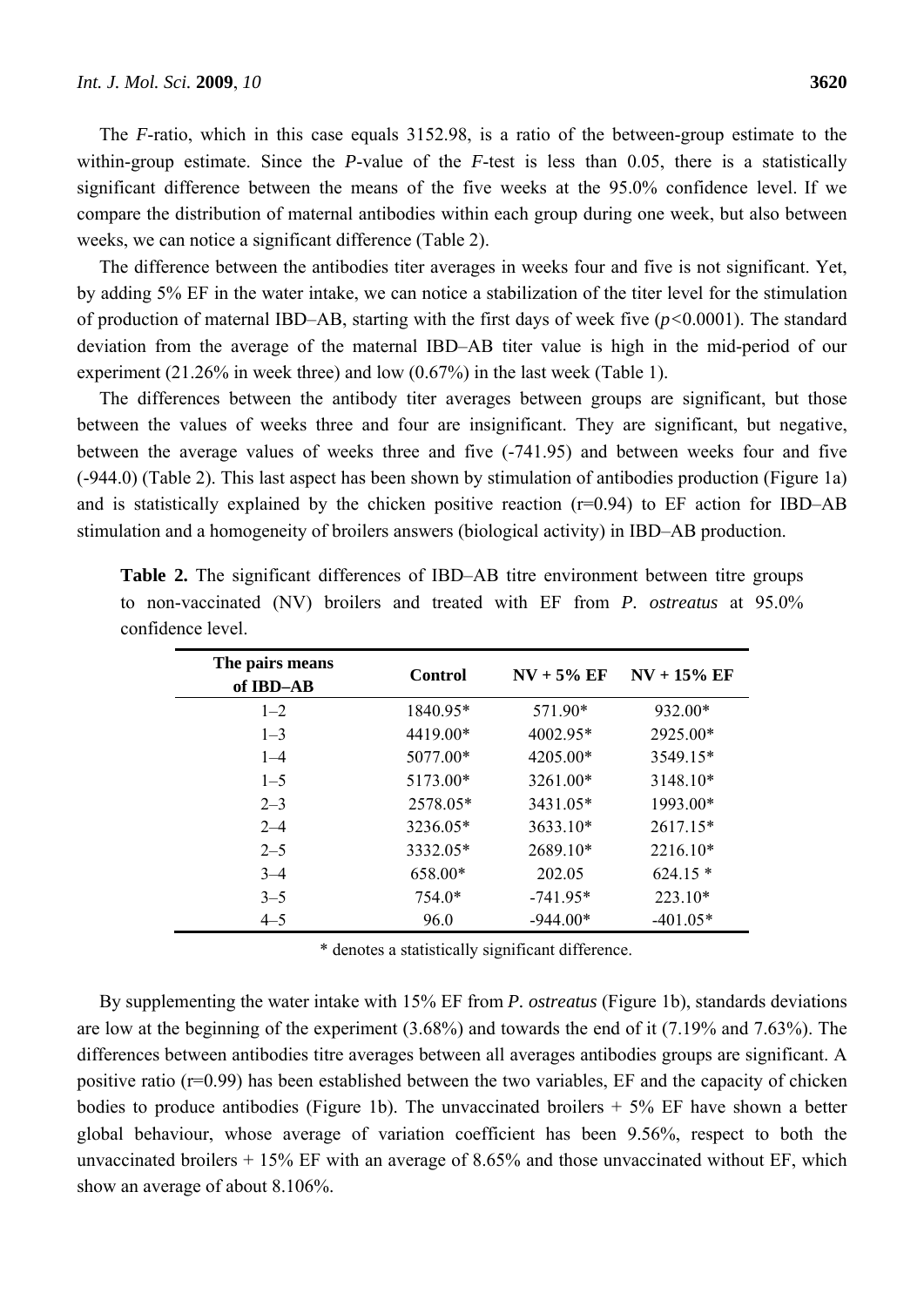# *2.2. The effect of EF on broiler vaccination with BIAVAC vaccine*

In this experimental group, we have followed the change of IBD–AB antibodies in broilers vaccinated with BIAVAC and treated with EF. Thus, all broilers, although vaccinated with BIAVAC, without EF treatment, have shown a decrease of the level of maternal IBD–AB antibodies. The lowest antibody titre (185) was below the estimated cut-off level in this ELISA system. The production of antibodies increased starting with week 4 (*p<*0.0001; Figure 2a; Table 3).

**Figure 2.** The effect of different concentration of EF from *P. ostreatus* upon maternal IBD–AB titre to broilers vaccinated with BIAVAC. Thin trend line —: the titre of maternal IBD–AB (BIAVAC); Thick trend line ▬: the titre of maternal IBD–AB to broilers with BIAVAC + 5% (a) and BIAVAC + 15% EF(b). Weeks mean weeks post hatch, with the vaccination at the end of week 1.



 $748.64x^2 - 4264.8x$ 

Profile of IBD-AB (BIAVAC)

 $\overline{1}$ 

 $\overline{a}$ 

 $R^2 = 0.9079$ 

 $\overline{2}$ 

6740.6

3

Time (weeks)

 $\overline{4}$ 

 $\overline{a}$ 

5

-- Profile of IBD-AB (BIAVAC +15% EF)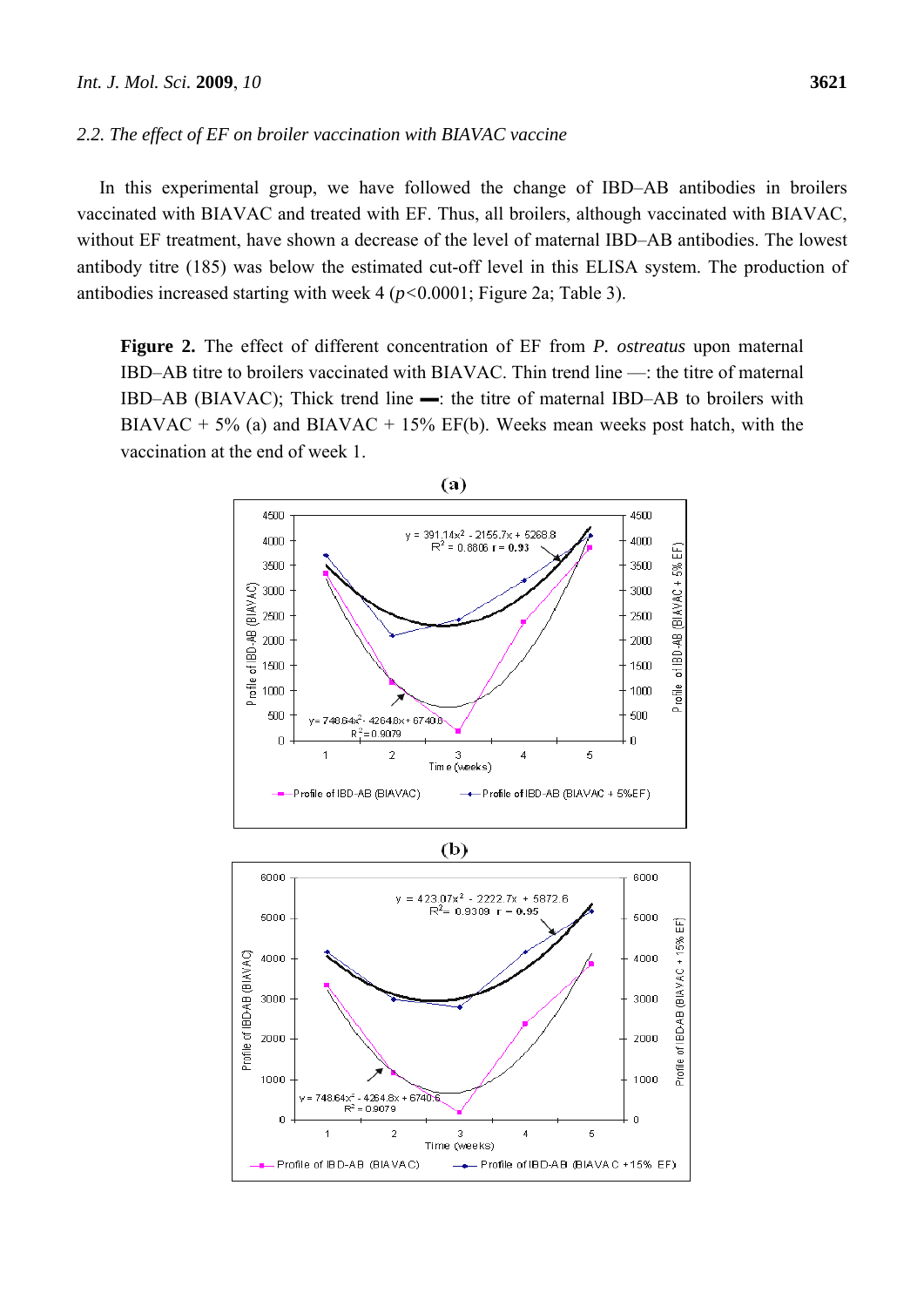The final level of this biosynthesis of antibodies is above the value of the titre on the  $1<sup>st</sup>$  day. By treating the intake water with 5% EF, the values of IBD–AB titre are maintained at a relatively high level (*p*<0.0001), with slightly high indicators of variation coefficient, at the beginning and at the end of the treatment. We can notice (Figure 2a; Table 3) the action of EF in synergism with BIAVAC vaccine upon the production of antibodies ( $r=0.93$ ). The standard deviations are significant when 15% EF was administered (*p*<0.0001; Figure 2b, Table 3).

| <b>Experimental</b><br><b>Time</b> |                | $Average^*$ | <b>Standard</b> | <b>Coefficient of</b> |  |  |
|------------------------------------|----------------|-------------|-----------------|-----------------------|--|--|
| Source                             | (weeks)        |             | deviation       | variation**           |  |  |
|                                    | 1              | 3332.05     | 260.476         | 7.81%                 |  |  |
| <b>BIAVAC</b>                      | 2              | 1157.05     | 111.922         | 9.67%                 |  |  |
|                                    | $\overline{3}$ | 185.00      | 35.9444         | 19.42%                |  |  |
|                                    | 4              | 2374.00     | 333.598         | 14.05%                |  |  |
|                                    | 5              | 3859.00     | 278.548         | 7.21%                 |  |  |
|                                    | 1              | 3700.00     | 545.832         | 14.75%                |  |  |
| <b>BIAVAC</b><br>$^{+}$            | $\overline{2}$ | 2097.00     | 395.180         | 18.84%                |  |  |
| 5%EF                               |                |             |                 |                       |  |  |
|                                    | 3              | 2423.10     | 224.396         | 9.26%                 |  |  |
|                                    | 4              | 3195.05     | 604.461         | 18.91%                |  |  |
|                                    | 5              | 4107.00     | 495.521         | 12.06%                |  |  |
|                                    | $\mathbf{1}$   | 4166.00     | 426.172         | 10.22%                |  |  |
| <b>BIAVAC</b><br>$+$               | 2              | 3006.05     | 389.239         | 12.94%                |  |  |
| 15%EF                              |                |             |                 |                       |  |  |
|                                    | 3              | 2794.05     | 376.687         | 13.48%                |  |  |
|                                    | 4              | 4155.00     | 587.624         | 14.14%                |  |  |
|                                    | 5              | 5170.05     | 961.208         | 18.59%                |  |  |

**Table 3.** The effect of different concentration of EF from *P. ostreatus* upon IBD–AB titre to broilers vaccinated with BIAVAC vaccine.

 $*$  *p*<0.0001; \*\* (SD/Average).

By a multiple comparison between the pairs means of IBD–AB: 1–2, 1–3 and 1–4 which correspond to the immunosuppressive period (weeks 1 and 3), we can notice significant positive differences with the BIAVAC experiment. Starting with week 4, between the pairs means of IBD–AB, we can notice significant negative differences (Table 4). In this  $2<sup>nd</sup>$  half of the experimental period, the production of IBD–AB antibodies can be noticed, with a high level (3859.00), which is above the level of the 1<sup>st</sup> day of post hatching. In the next experimental variants of the broilers (BIAVAC + 5% EF and BIAVAC + 15% EF ), between the pairs means of IBD–AB we can notice significant differences of value, as compared to BIAVAC variants at the 95.0% confidence level (Table 4).

The averages of variations are relatively homogenous, 11.63% (BIAVAC non-EF), 14.76%  $(BIAVAC + 5\% EF)$  and 13.87%  $(BIAVAC + 15\% EF)$ , while the correlation coefficients between the variables of the system are positive,  $r=0.93$  (BIAVAC + 5% EF) and  $r=0.95$  (BIAVAC + 15% EF) (Figures 2a,b).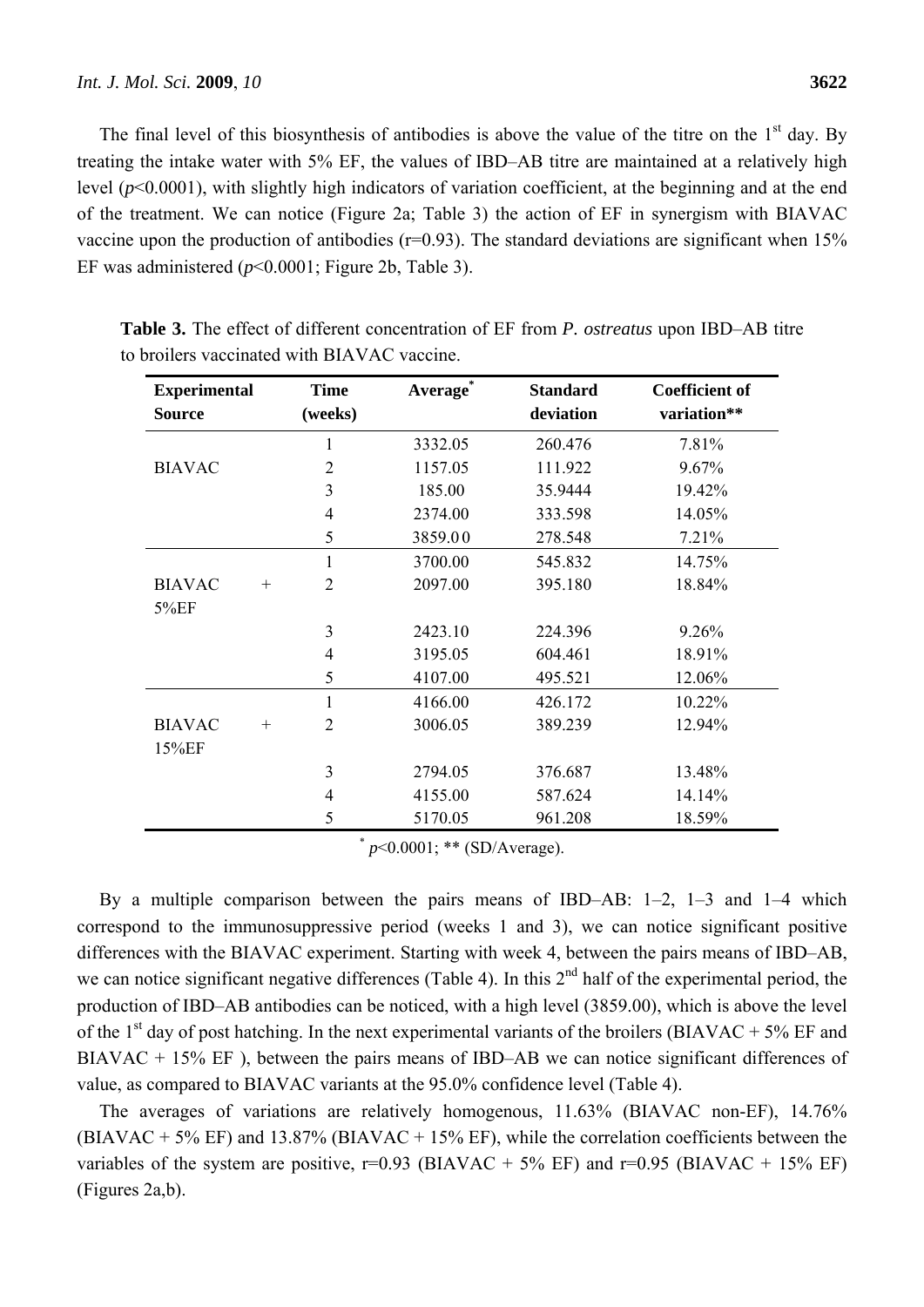| The pairs means<br>of IBD-AB | <b>BIAVAC</b> | $BIAVAC + 5%$<br>EF | $BIAVAC + 15%$<br>EF |  |
|------------------------------|---------------|---------------------|----------------------|--|
| $1 - 2$                      | 2175.00*      | 1603.00*            | 1159.95*             |  |
| $1 - 3$                      | 3147.05*      | $1276.90*$          | 1371.95*             |  |
| $1 - 4$                      | 958.05*       | 504.95*             | 11.00                |  |
| $1 - 5$                      | $-526.95*$    | $-407.00*$          | $-1004.05*$          |  |
| $2 - 3$                      | 972.05*       | $-326.10*$          | 212.00               |  |
| $2 - 4$                      | $-1216.95*$   | $-1098.05*$         | $-1148.95*$          |  |
| $2 - 5$                      | $-2701.95*$   | $-2010.00*$         | $-2164.00*$          |  |
| $3 - 4$                      | $-2189.00*$   | $-771.95*$          | $-1360.95*$          |  |
| $3 - 5$                      | $-3674.00*$   | $-1683.90*$         | $-2376.00*$          |  |
| $4 - 5$                      | $-1485.00*$   | $-911.95*$          | $-1015.05*$          |  |

**Table 4.** The significant differences of IBD–AB titre means between titre groups in broilers vaccinated with BIAVAC vaccine and treated with EF from *P. ostreatus* at 95.0% confidence level.

\*denotes a statistically significant difference.

#### *2.3. The effect of EF on broilers vaccinated with BIAROMVAC vaccine*

In this experiment, we have followed the production of IBD–AB antibodies in non-vaccinated chickens, vaccinated with BIAROMVAC, as compared to the ones under BIAROMVAC  $+ 5\%$  EF treatment and BIAROMVAC + 15% EF treatment, respectively. Thus, in chickens only vaccinated with BIAROMVAC vaccine, (like BIAVAC vaccine for the previous experiment), we can notice the temporary suppressive action of maternal IBD–AB antibodies production, in the first two weeks postvaccinated inoculation (Figures 3a,b). All broilers had a maternal IBD–AB titer of 217 in the ELISA. These antibodies were below the estimated cut-off level in this ELISA. In the experimental groups, to which we have added 5% and 15% EF, respectively, all along the duration of the experiment, the antibodies level remained high, with a slow decrease at the beginning of the treatment (Figure 3, Table 5; *p*<0.0001).

We have noticed a better response in broilers treated with BIAROMVAC  $+ 5\%$ EF, whose average variation was 12.85%, as compared to the treatments BIAROMVAC without EF and BIAROMVAC + 15% EF, with averages of 14.39 and 14.02%, respectively. By comparison, the all pairs means of maternal IBD–AB have shown significant differences at 95.0% confidence level (Table 6), except for one case  $(2-4)$  of the treatment with BIAROMVAC + 5% EF and two cases  $(1-4$  and  $1-5)$  of the treatment with BIAROMVAC + 15% EF. The correlation coefficient between the system variables are positive ( $r=0.92$  and respectively,  $r=0.80$ ) (Figures 3a,b).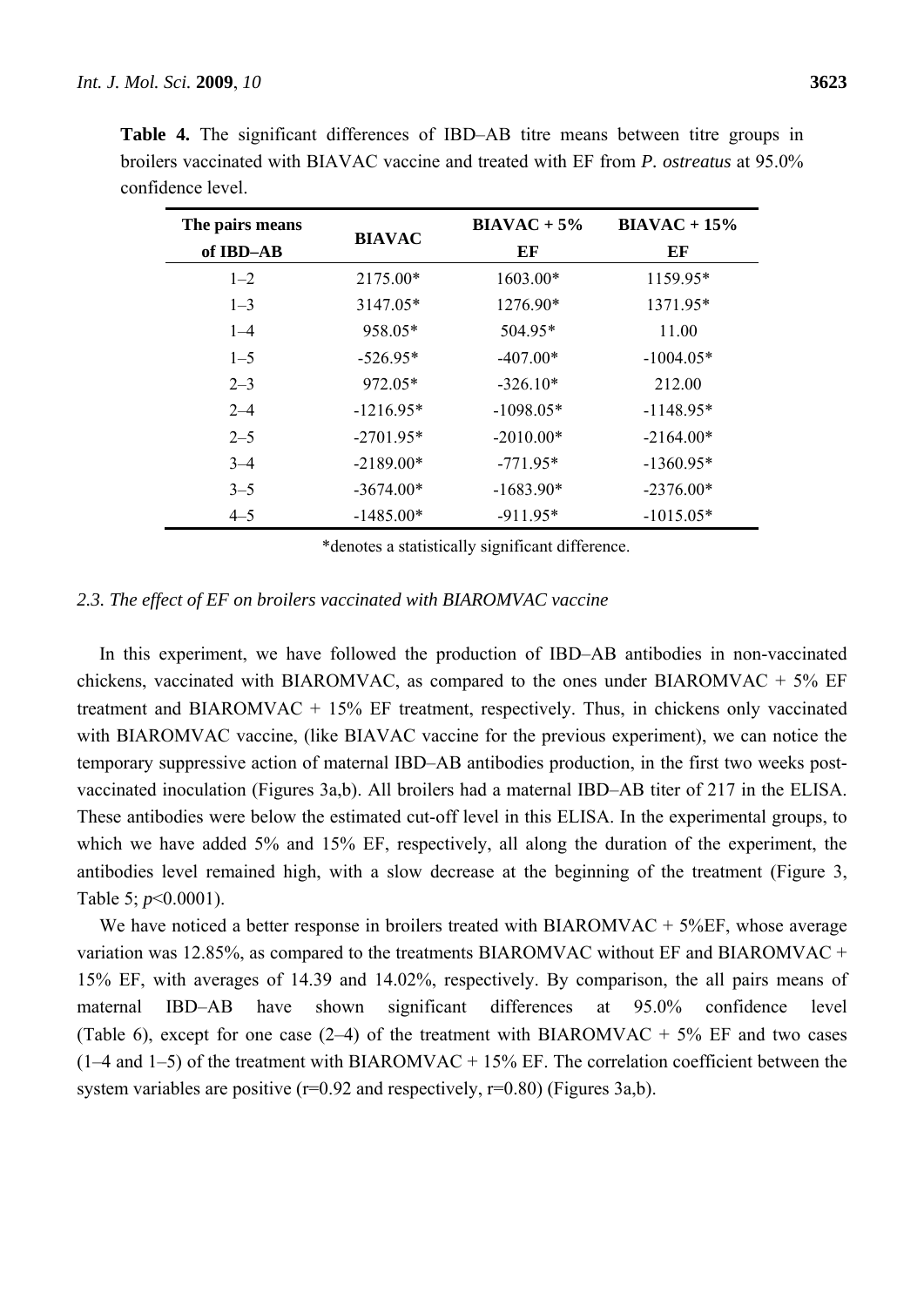**Figure 3.** The effect of different concentrations of EF from *P. ostreatus* upon maternal IBD–AB titer in broilers vaccinated with BIAROMVAC vaccine. Thin trend line —: the titre of maternal IBD–AB (BIAROMVAC); Thick trend line ▬: the titre of maternal IBD– AB in broiler BIAROMVAC + 5% (a) and BIAROMVAC + 15% EF (b). Weeks mean weeks post hatch, with the vaccination at the end of week 1.







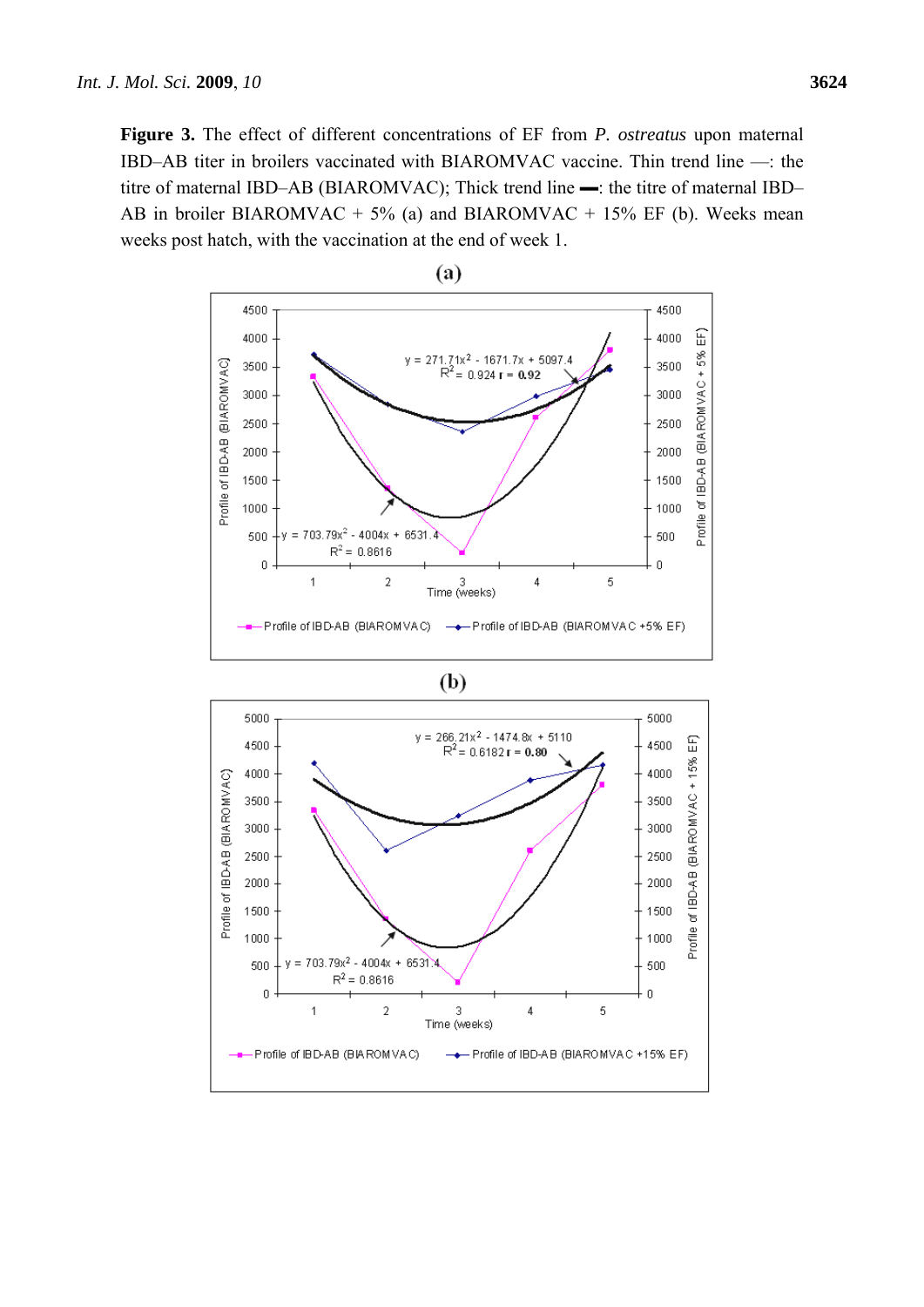| <b>Experimental Source</b> | <b>Time</b><br>(weeks) | Average <sup>®</sup> | <b>Standard</b><br>deviation | <b>Coefficient of</b><br>variation |
|----------------------------|------------------------|----------------------|------------------------------|------------------------------------|
|                            | 1                      | 3326.05              | 257.70                       | 7.74%                              |
| <b>BIAROMVAC</b>           | 2                      | 1361.00              | 258.27                       | 18.97%                             |
|                            | 3                      | 217.00               | 45.23                        | 20.84%                             |
|                            | $\overline{4}$         | 2602.05              | 319.18                       | 12.26%                             |
|                            | 5                      | 3799.05              | 460.48                       | 12.12%                             |
|                            | 1                      | 3725.40              | 547.11                       | 14.68%                             |
| BIAROMVAC + $5\%$          | $\overline{2}$         | 2842.00              | 462.71                       | 16.28%                             |
| EF                         |                        |                      |                              |                                    |
|                            | 3                      | 2359.00              | 208.15                       | 8.824%                             |
|                            | 4                      | 2982.05              | 334.84                       | 11.22%                             |
|                            | 5                      | 3448.00              | 457.18                       | 13.25%                             |
|                            | 1                      | 4184.70              | 424.25                       | 10.13%                             |
| $BIAROMVAC + 15%$          | 2                      | 2608.00              | 442.78                       | 16.97%                             |
| EF                         |                        |                      |                              |                                    |
|                            | 3                      | 3238.00              | 345.98                       | 10.68%                             |
|                            | 4                      | 3879.00              | 738.68                       | 19.04%                             |
|                            | 5                      | 4161.00              | 553.71                       | 13.30%                             |

**Table 5.** The effect of different concentrations of EF from *P. ostreatus* upon IBD–AB titer in chickens treated with BIAROMVAC vaccine.

 $\sqrt[*]{p}$  < 0.0001.

**Table 6.** The significant differences of IBD–AB means titer between titer groups in broilers vaccinated with BIAROMVAC and treated with EF from *P.ostreatus* at 95.0% confidence level.

| The pairs means<br>of IBD-AB | <b>BIAROMVAC</b> | <b>BIAROMVAC</b><br>$+5\%$ EF | <b>BIAROMVAC</b><br>$+15%$ EF |  |
|------------------------------|------------------|-------------------------------|-------------------------------|--|
| $1 - 2$                      | 1965.05*         | 883.40*                       | $1576.7*$                     |  |
| $1 - 3$                      | 3109.05*         | 1366.40*                      | 946.7*                        |  |
| $1 - 4$                      | 724.00*          | 743.35*                       | 305.7                         |  |
| $1 - 5$                      | $-473.00*$       | $277.40*$                     | 23.7                          |  |
| $2 - 3$                      | 1144.00*         | 483.00*                       | $-630.0*$                     |  |
| $2 - 4$                      | $-1241.05*$      | $-140.05$                     | $-1271.0*$                    |  |
| $2 - 5$                      | $-2438.05*$      | $-606.00*$                    | $-1553.0*$                    |  |
| $3 - 4$                      | $-2385.05*$      | $-623.05*$                    | $-641.0*$                     |  |
| $3 - 5$                      | $-3582.05*$      | $-1089.00*$                   | $-923.0*$                     |  |
| $4 - 5$                      | $-1197.00*$      | $-465.95*$                    | $-282.0$                      |  |

\*denotes a statistically significant difference.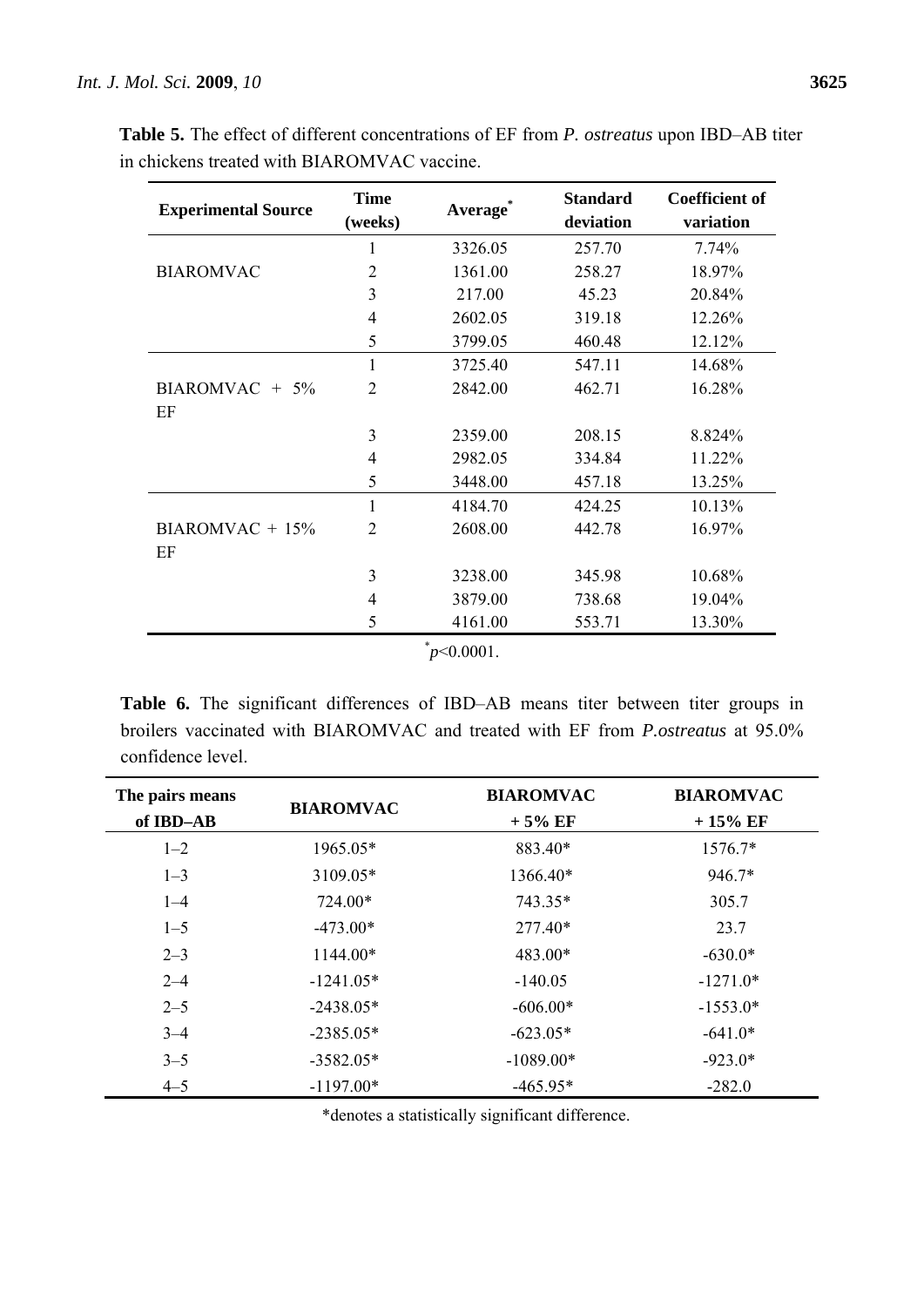The real guideline basis of this experiment relies on the immunosuppressive effects in nonvaccinated chickens by BIAVAC, BIAROMVAC vaccines, and other IBDV vaccines in the first critical days of broilers life [9,10]. The field and clinical observations have shown differences in response of different lines genetic backgrounds upon the influence of some IBDV pathogenesis upon maternal antibodies. Also, from economical reasons, the studies are worth initiated and continued since the production of broilers decreases because of maternal antibodies decrease in progenies (Tables 1, 3, 5). Another reason of these studies reflects the fact that not much is known as far the immunosuppressive abilities of IBD vaccines in commercial broilers is concerned [11–13]. In the present work, we compared immuno-modulatory effects of different concentrations of EF with polysaccharides extracted from *P. ostreatus* with, but also without BIAVAC and BIAROMVAC vaccines, on commercial broilers. Our study proves the immunomodulatory ability of EF with polysaccharides extracted from *P. ostreatus* together with BIAVAC and BIAROMVAC vaccines, towards the stimulation of IBD–AB antibodies production.

There are studies which demonstrate, to a certain degree of certitude, the existence of some connections between IBDV–induction of immunosuppression and the severe injuries which appear in bursa of Fabricius. Even more, there have been situations, even as hypothesis, of association of IBDV with B cells, macrophages and follicular dendritic cells in bursa and spleen [8]. Other fundamental studies mention that these IBD–AB vaccines may induce suppressive secondary effects in the immune system, such as systemic T cell activity. Thus, the macrophages may induce the release of cytokines and nitric oxide which can suppress T cell activity. Another hypothesis is that the suppression of T helper cell activity might favour to reduce IBD–AB antibodies response in broilers [14]. Also in the cases of our research, we have noticed such a temporary suppression of IBD–AB antibodies in all experiments in broilers (Figure 1–3), when we have used BIAVAC and BIAROMVAC vaccines. By supplementing the water intake with EF which has polysaccharides extracted from *P. ostreatus* we have noticed a stimulation of IBD–AB antibodies production in all experimental groups. Scientific data show that substances from edible mushrooms are responsible for imunodulating effects. These substances are β-D-glucan polysaccharides. The β-D-glucans are a heterogeneous group of glucose polymers. These polysaccharides are the major cells wall structural components found in fungi and also present in plant and some bacteria. Studies with β-D-glucan from *P. ostratus* or from *L. edodes*, have shown several immuno-modulatory properties which include increase of T-cells activity, restoration of T-helper cells suppression, induction of cytotoxic activity of peritoneal macrophages. The β-glucans bind to receptors on cells membranes of macrophages, neutrophils, natural killer cells, T-cells dendritic cells, fibroblast and vascular endothelial cells. The molecular structure of these substances from fungi influences the affinity to receptors and the stimulation of the immunomdulator system [15,16].

## *2.4. Reactivity analysis of the parabolic biological activity relationship*

The results of previous sections opens the possibility for further systematic treatment of IBD–AB activity (*y*) through employing the fitted response curves of Figures 1–3 beyond the statistical correlation factor and fitted parameters.

Actually, since the reported ANOVA analysis in Figures 1–3 unfolds under the parabolic form: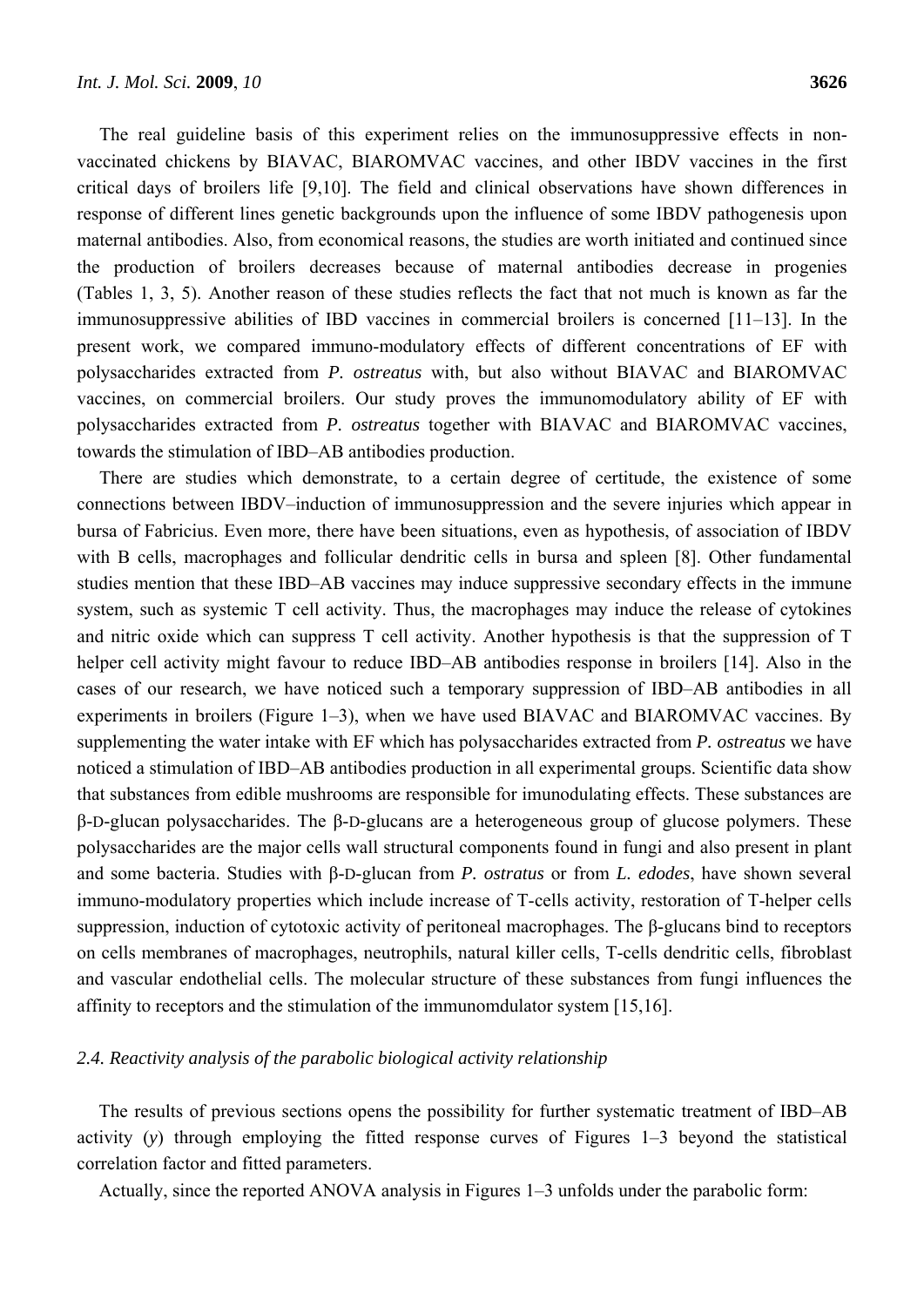$$
y = y_0 - ax + bx^2 \tag{1}
$$

it readily reminding of the chemical reactivity law modeling the (molecular) systems' energy change with the number of donated/accepted electrons Δ*N* :

$$
E = E_{equilibrium} - \chi \Delta N + \eta (\Delta N)^2 \tag{2}
$$

through the electronegativity  $\chi$  and chemical hardness  $\eta$  indices:

$$
\chi = \frac{IP + EA}{2} \tag{3a}
$$

$$
\eta = \frac{IP - EA}{2} \tag{3b}
$$

in terms of ionization potential (*IP*) and electron affinity (*EA*), respectively [17].

Now, the idea is to rearrange Equation (1) under the equivalent form given by Equation (2) that will reveal us how the fitting coefficients of Equation (1) will correspond to the reactivity indices in Equation (2). Yet, such transformation is not direct, but upon considering appropriate operations. As such, the first step regards the translation of the form given by Equation (1) into a parabolic form centred on its optimum values, either for dependent  $Y_{opt}$  and independent  $X_{opt}$  variables:

$$
Y = Y_{opt} - \alpha (x - X_{opt}) + \beta (x - X_{opt})^2
$$
 (4)

while the optimum expression are found by the variation of Equation (1):

$$
X_{opt}: \frac{\partial y}{\partial x}\Big|_{x=X_{opt}} = 0, \ Y_{opt} = y(X_{opt})
$$
\n(5)

or, analytically as:

$$
X_{opt} = \frac{a}{2b}, Y_{opt} = y_0 - \frac{a^2}{4b} \tag{6}
$$

Then, in order for coefficients  $\alpha$  and  $\beta$  to play the "reactive" role in Equation (4) as electronegativity and chemical hardness do in Equation (2), respectively, they have to be considered with a similar expression as that of Equation (3), namely:

$$
\alpha = \frac{Y^- + Y^+}{2},\tag{7a}
$$

$$
\beta = \frac{Y^- - Y^+}{2},\tag{7b}
$$

however, linked with the input equation (1) by means of assignments:

$$
Y^{-} = y(x \to -1; y_0 \to Y_{opt}), \tag{8a}
$$

$$
Y^+ = y(x \to +1; y_0 \to Y_{opt}),
$$
\n(8b)

thus providing the results: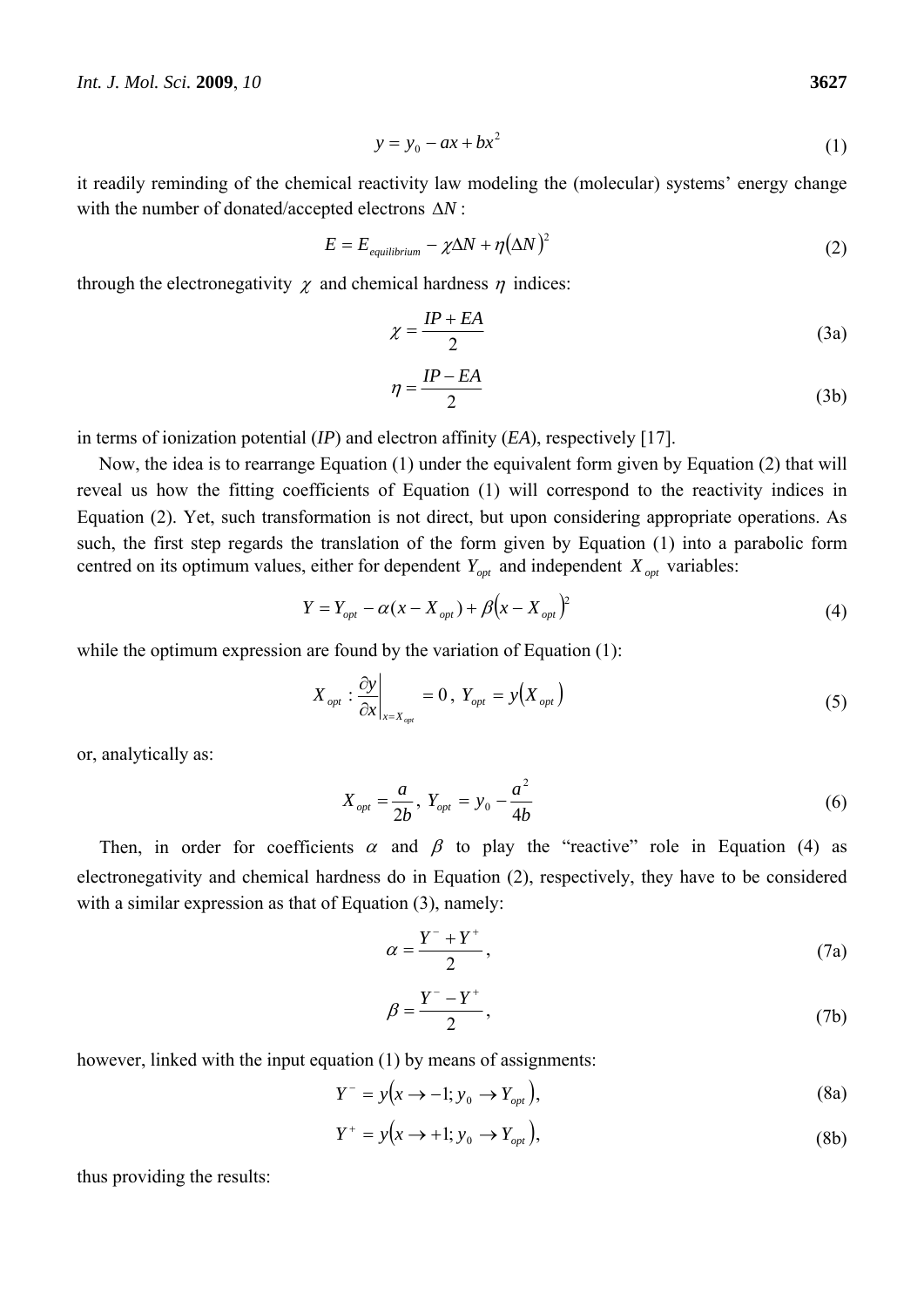$$
\alpha = Y_{opt} + b = y_0 - \frac{a^2}{4b} + b,\tag{9a}
$$

$$
\beta = a \tag{9b}
$$

Now, paralleling the chemical reactivity principles of electronegativity and chemical hardness [17] to the coefficients  $\alpha$  and  $\beta$  of Equation (4), respectively, one can infer the hierarchies among two biological-chemical tested systems for which the two pairs of coefficients, say  $(\alpha_I, \beta_I)$  for the system "I" and  $(\alpha_{\mu}, \beta_{\mu})$  for the system "II", have been computed.

The electronegativity principles would lead with the rule that as the  $\alpha$  index of a system is higher as the system will display larger reactivity/activity, here translated as growing of the antibody metabolic action; in short: "as  $\alpha$  increases as grows the biological activity", *i.e.*, the stimulation of antibody synthesis; this may be eventually called as *The First Principle of Reactive Biological Activity*  (ReBiAc1).

Instead, the chemical hardness principles, especially the maximum hardness one [17], would lead with the idea that the  $\beta$  factor tendency is detrimental to the biological activity, or, analytically: "as  $\beta$ increases as slows the biological activity", here - the immunological action; this may be eventually called as *The Second Principle of Reactive Biological Activity* (ReBiAc2).

Table 7 collects all the fitted and *reactive biological activity* (ReBiAc) data from the Figures 1–3 and the equations  $(1)$ – $(9)$ , respectively; it allows a global view of the experiments either between groups with various EF belonging to the same vaccine or not-vaccinated chickens. Furthermore, the present ReBiAc analysis finely clarifies upon the hierarchy of experiments in providing viable biological activity (here viewed as the potency of antibody synthesis). For instance, if one looks to the ordering correlation factors from the experimental systems I–IX (of Table 7) there finds the puzzling hierarchy:

$$
R_{IX}^2 < R_{II}^2 < R_{VII}^2 < R_V^2 < R_{IV}^2 < R_{VII}^2 < R_{VI}^2 < R_{II}^2 < R_I^2 \tag{10}
$$

while this is rearranged in terms of increasing beneficial activity by the ReBiAc1 principle:

$$
\underbrace{\alpha_{I} < \alpha_{IV} < \alpha_{VII}}_{ALL\text{ CONTROLS}} < \underbrace{\alpha_{II} < \alpha_{III}}_{UN-VAC+EF} < \underbrace{\alpha_{V} < \alpha_{VIII}}_{VAC+EF(5\%)} < \underbrace{\alpha_{IX} < \alpha_{VI}}_{VAC+EF(15\%)} \tag{11}
$$

or as the decrease of antagonist activity in the light of ReBiAc2 principle:

$$
\underbrace{\beta_{IV} > \beta_{VII}}_{CONTROL-VAC} > \underbrace{\beta_{II} > \beta_{I} > \beta_{III}}_{UN-VACCINATED} > \underbrace{\beta_{VI} > \beta_{V}}_{BIA+EF} > \underbrace{\beta_{VIII} > \beta_{IX}}_{BIAROM+EF}
$$
(12)

From both these chains of bio-activity orderings appears the decisive influence EF has on antibursal vaccines since placed on the extreme of ReBiAc principles' records (maximums for α, and minimums for β values).

This way, the analytical and conceptual tools for cross-judging both the favourable and detrimental (natural or induced) biological actions were formulated and tested. Moreover, is phenomenologically proven that each biological system described by a parabolic dependency contains the intrinsic positive (beneficial) and negative (detrimental) effects at the metabolic level, however in different degree. Nevertheless, the actual study shows how the beneficial influence may be adjusted to prevail on the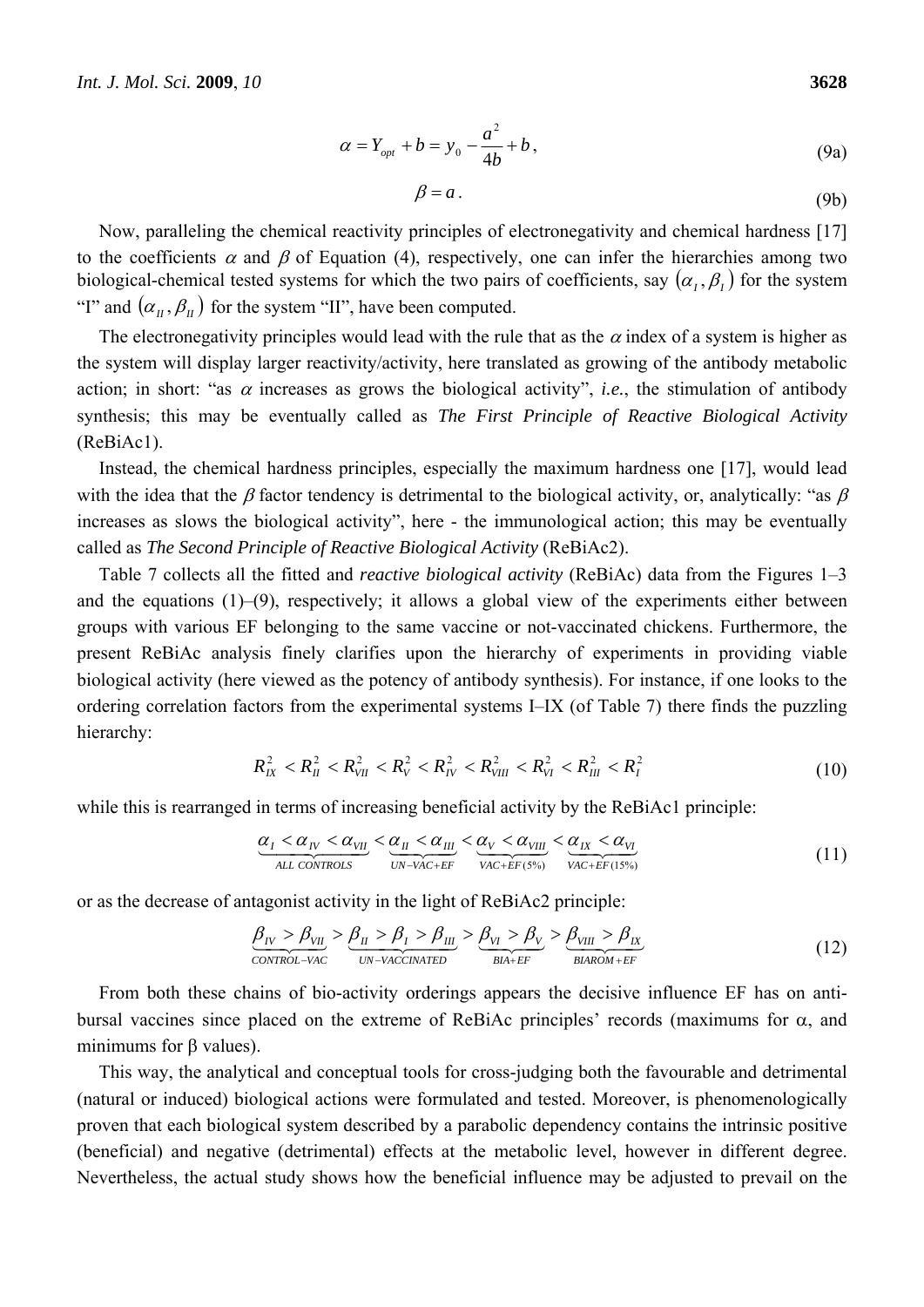harmful one by controlling the induced biological activity, here through administrating various EF with polysaccharides from *Pleurotus*.

**Table 7.** The computed favourable and detrimental biological activity factors,  $\alpha$  and  $\beta$ , according with their definitions given by Equation (9), for titers vs. weeks fitted curves displayed in Figures 1–3, employing the specific parabolic data modelled by Equation (1).

| <b>Experimental</b>  |       | <b>Fitted Parameters</b> |             |        |             | <b>Activity parameters</b> |         |        |
|----------------------|-------|--------------------------|-------------|--------|-------------|----------------------------|---------|--------|
| <b>System/Source</b> |       | a                        | $\mathbf b$ | $y_0$  | ${\bf R}^2$ | $\alpha$                   | β       |        |
|                      | I.    | Control                  | 3676.8      | 386.43 | 8650.6      | 0.9809                     | 291.04  | 3676.8 |
| VAC<br>$\rm \dot{E}$ | П.    | EF(5%)                   | 3698.8      | 447.21 | 8872.8      | 0.8368                     | 1671.97 | 3698.8 |
|                      | Ш.    | EF $(15%)$               | 2620.6      | 288.21 | 7678.6      | 0.9435                     | 2009.74 | 2620.6 |
|                      | IV.   | Control                  | 4264.8      | 748.64 | 6740.6      | 0.9079                     | 1415.39 | 4264.8 |
| BIAVAC<br>VAC        | V.    | EF(5%)                   | 2155.7      | 391.14 | 5268.8      | 0.8806                     | 2689.75 | 2155.7 |
|                      | VI.   | EF $(15%)$               | 2222.7      | 423.07 | 5872.6      | 0.9309                     | 3376.3  | 2222.7 |
|                      | VII.  | Control                  | 4004        | 703.79 | 6531.4      | 0.8616                     | 1540.3  | 4004   |
| <b>BIAROM</b><br>VAC | VIII. | EF(5%)                   | 1671.7      | 271.71 | 5097.4      | 0.924                      | 2797.82 | 1671.7 |
|                      | IX.   | EF $(15%)$               | 1474.8      | 266.21 | 5110        | 0.6182                     | 3333.62 | 1474.8 |

## **3. Experimental Section**

#### *3.1. Materials and methods*

## 3.1.1. Microorganisms and media

A culture of *P. ostreatus* was isolated from a mountainous district in Banat (Romania). As a result of multiple selections in the Laboratory of Plant Biotechnology, West University of Timisoara, we have obtained a high-quality offspring (a *foreign* one): MSG PL95. This strain was used in all experiments. Similarly to the case of other medicinal mushrooms (*Ganoderma lucidum* or *Grifola frondosa* or *P. pulmonarius*), we have chosen a potato extract as crop environment [18]. This environment offers many advantages regarding the quality of mycelium culture *in vitro*. The seed cultures were grown in 250 mL flasks containing 50 mL of medium containing  $(g \cdot L^{-1})$  20 sucrose, 3 yeast extract, 10 peptone, 0.1 NaNO<sub>3</sub>, 0.3 K<sub>2</sub>HPO<sub>4</sub>, 0.5 MgSO<sub>4</sub> and 0.2 at 25 °C in a rotatory incubator (Gallenkamp Orbital Incubator, UK) at 120 rpm for 21 days (with the constant pH of 5.5).

#### 3.1.2. Preparation of polysaccharides extracts

The fermented broth was separated and concentrated at 40  $^{\circ}$ C to a small volume (20 mL) using a rotatory evaporator under reduced pressure (vacuum pump). Samples were filtered and then 95 and 75% ethyl alcohol (1:4, v/v) was successively added to the filtrate. The mixture of extracellular fractions (EF) was centrifuged at 7000 x *g* for 20 min to collect the precipitate, (with a yield of 35.7 g/kg, dry weight), which was dissolved in water. After further purification through ultra filtration with membrane filter (0.7  $\mu$ m) pore size, molecules of more than  $10^5$  Da were obtained and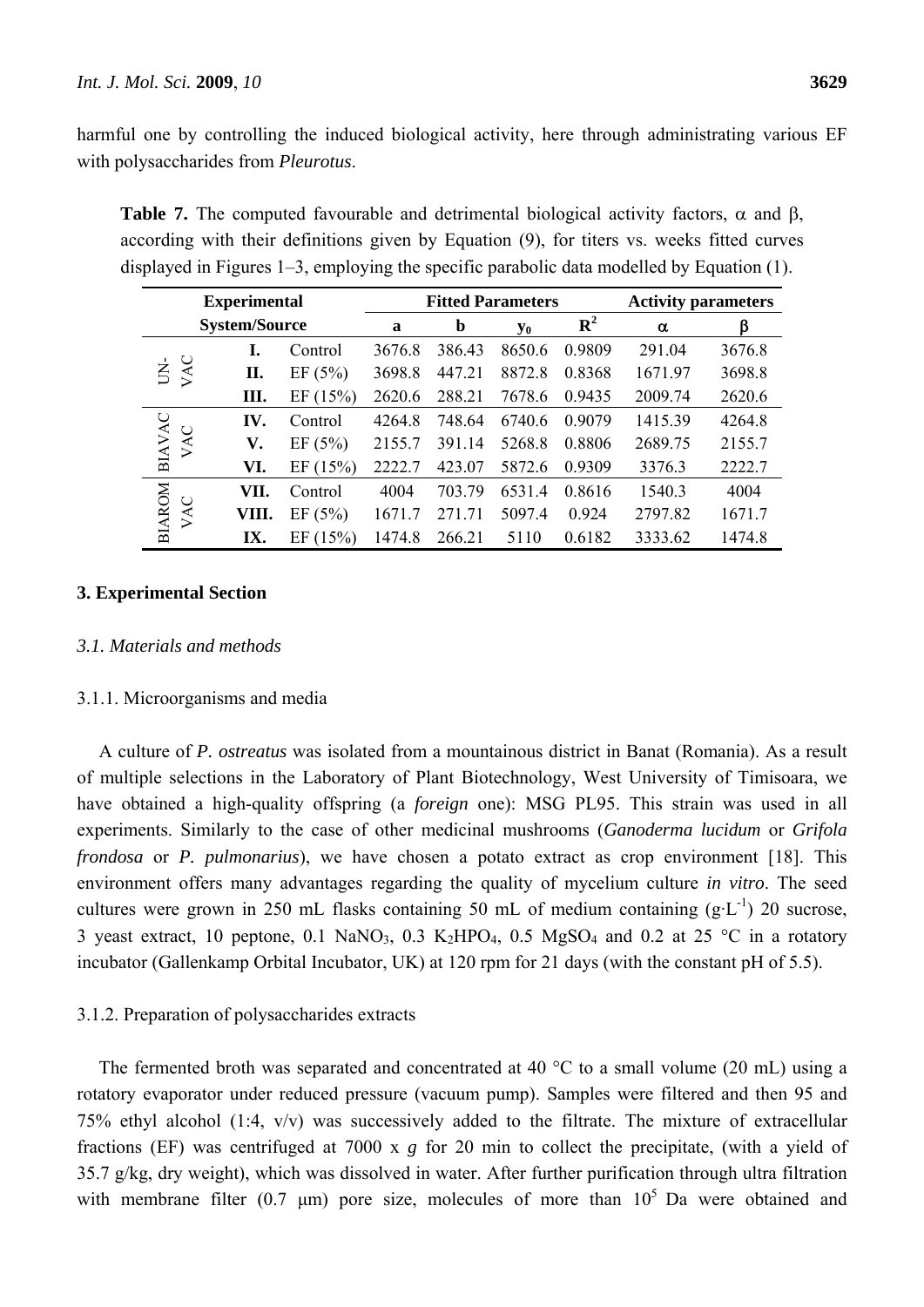lyophilized. In this study, this is referred to as water-soluble EF of *P. ostreatus* with extract of polysaccharides (EPS). The contents of EPS were determined by the phenol-sulfuric acid method [19]. In the experiments, the average content of EPS in EF was as 48 mg/100 mL liquid medium.

## 3.1.3. Animals

We have used for all experiments commercial broilers (Ross-type, 308), raised in isolation units of the Clinic for Poultry, University Science of Agriculture and Veterinary Medicine, Timişoara, Romania. The parents had been vaccinated once with IBDV live vaccine. Feed and water were provided *ad libitum.* For feeding the chickens a combined fodder has been used. The ingredients: corn, wheat, soja, monocalcium phosphate, calcium carbonate, mineral-vitamin premix, salt, plus, respectively, the analytic constituents: raw protein (min. 21.57%), raw fat (min. 4.81%), raw cellulose (max. 3.35%), raw ash (max. 2.60%), methionine (0.58%).

#### 3.1.4. The BIAVAC vaccine

The BIAVAC vaccine is a live, lyophilised, monovalent vaccine, obtained from an intermediary bursal virus stem cultivated on of non-vaccinated hen embryos. The minimum titer is 3.5  $\log_{10} EID_{50}$ (mean embryo infective dose) for each vaccine dose. The induced immunity, according to the manufacturer is developed within 8 to 14 days from date of vaccination. BIAVAC vaccine can be administered subcutaneous, in the eye, in the water intake or through aerosols. This vaccine is used at the age when the level of maternal antibodies is in obvious decrease. The vaccine is produced by the SC Pasteur Institute SA (Bucarest, Romania).

## 3.1.5. BIAROMVAC - PA vaccine

This vaccine is prepared with the BIA–PA stem and it is used against the infectious bursal disease and does not assure complex immunity. Every vaccine dose contains the specific antigens and the protective support for lyophilisation. The specific antigen is an attenuated virus suspension of the infectious bursal disease, the BIA–PA stem, cultivated on embryonated non-vaccinated hen eggs and having a minimum titer of 3.5  $log_{10}$  EID<sub>50</sub>. The protective support for lyophilisation contains a watery solution of 2% peptone and 10% lactose, i.e. one dose. The BIAROMVAC PA vaccine is used for preventing IBD in poultry-breeding districts where the infection pressure is particularly high and the disease has severe evolutions. The immunity induced by the BIAROMVAC PA vaccine develops in 2–3 weeks after the administration and reaches the optimal level after the booster doses. The duration and the immunity level are influenced by the birds' state of health, the zoo-hygiene conditions and the interval between vaccinations. The vaccination with BIAROMVAC PA confers protection to the chickens throughout the exploitation and to the laying hens for a normal period of laying. BIAROMVAC – PA vaccine is produced and marketed by the SC Romvac Company SA (Romania).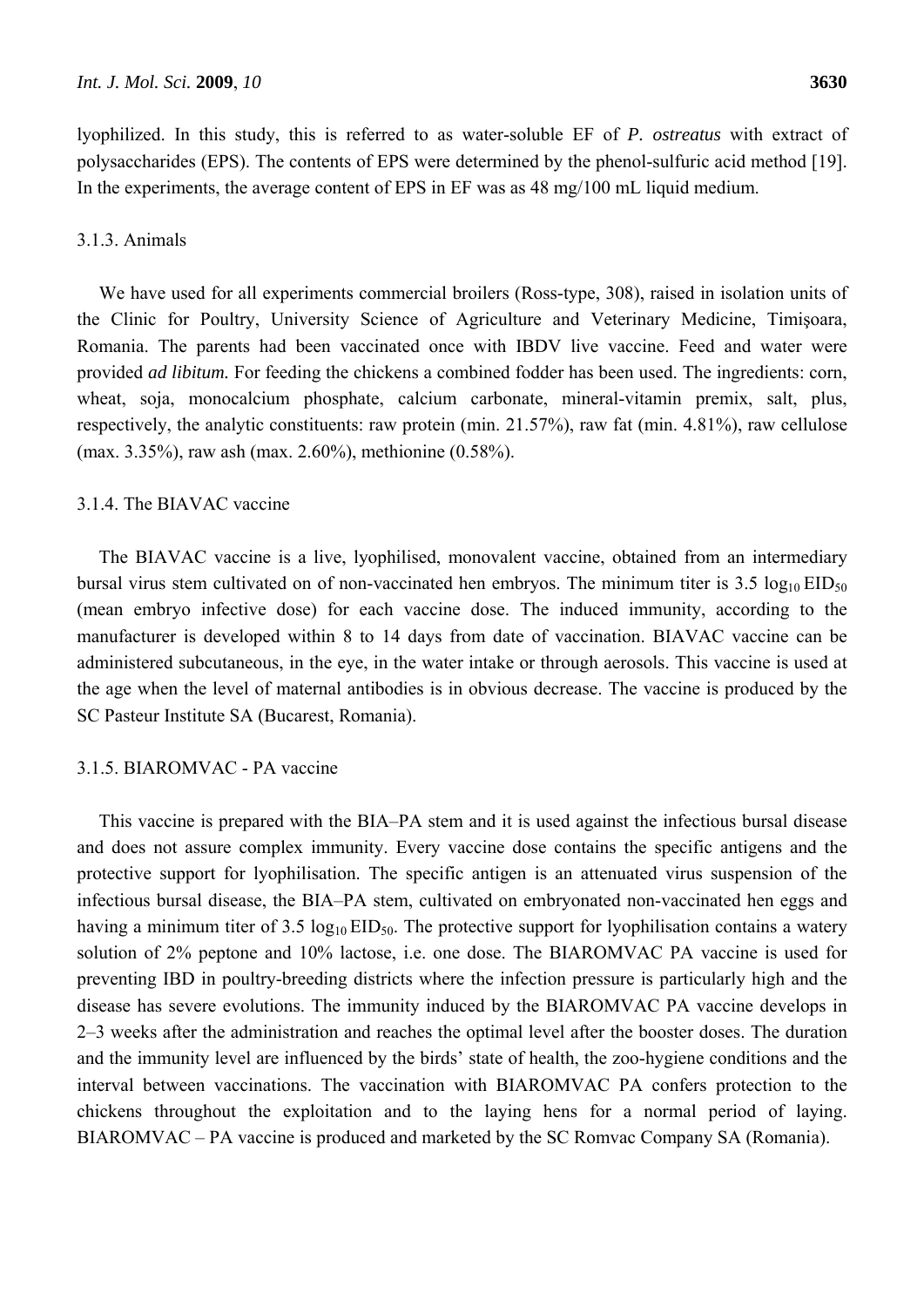The experiment took place over a period of five weeks and we used newly hatched chickens (one day old). The parents of those chickens had been immunised with BIA (Bursal infectious aviar virus) live vaccines. So these chickens were included our experiment with a certain dose of maternal antibodies. Within the experiment, we have used 180 broiler chickens from parents 30 weeks old, immunized against bursa with live vaccine. The 180 chickens have been divided in nine groups of 20 chickens (Table 8). We have followed their maternal antibodies all along the experiment. For simplification, the groups have been named according to the treatment applied. The broiler chickens from the *Control* experimental group have received for the duration of the experiment only food and water.

In the aqueous diet of the new chickens we have administrated daily from dry weight EF, 50 and 150 mg/100 mL water (w/v, that is 5 and 15%), which correspond to experimental variants (II, III, V, VI, VIII and IX) shown in Table 8. To the broiler chickens from experimental groups  $IV - IX$ , at the end of week 1, we have stopped the water diet for eight hours, and then the vaccines have been administered in the water intake. One dose has been administered to each broiler, respectively, 3.5  $log_{10}$  EID<sub>50</sub> in the water intake. We have used for this purpose 60 doses of BIAVAC vaccine and, respectively, 60 of BIAROMVAC. We have assured a hydric diet of minimum four hours long throughout the experiment and a standard microclimate according to the age evolution for the chickens.

**Table 8.** The experimental design.

|       | <b>Experimental System</b> | <b>Descriptive details</b>                                                                      |
|-------|----------------------------|-------------------------------------------------------------------------------------------------|
|       | Control                    | NV chickens (non-vaccinated) and no EF (extracellular fraction) treatment from <i>Pleurotus</i> |
| H.    | $NV + 5\% EF$              | NV chickens $+$ treatment with 5% EF from <i>Pleurotus</i>                                      |
| Ш.    | $NV + 15\%$ EF             | NV chickens + treatment with 15% EF from <i>Pleurotus</i>                                       |
| IV.   | BIAVAC Control             | Vaccinated chicken with BIACAV vaccine and no EF treatment                                      |
| V.    | $BIAVAC + 5\% EF$          | Vaccinated chicken with BIACAV vaccine $+$ treatment with 5% EF                                 |
| VI.   | $BIAVAC + 15% EF$          | Vaccinated chicken with BIACAV vaccine + treatment with 15% EF                                  |
| VII.  | BIAROMVAC Control          | Vaccinated chicken with BIAROMCAV vaccine and no EF treatment                                   |
| VIII. | $BIAROMVAC + 5% EF$        | Vaccinated chicken with BIAROMCAV vaccine + treatment with 5% EF                                |
| IX.   | $BIAROMVAC + 15%EF$        | Vaccinated chicken with BIAROMCAV vaccine + treatment with 15% EF                               |

## *3.2. Analytical methods*

## 3.2.1. Estimation of infectious bursal disease antibodies

In order to determine the antibodies titer, we have drawn blood samples from 20 chickens every week. From vaccinated chickens, blood samples have been taken before the vaccination and on day seven of each week afterwards. The blood has been drawn from the axillary vein. The serologic examination has been made for the two vaccines by using the immunoenzymatic test Flock Check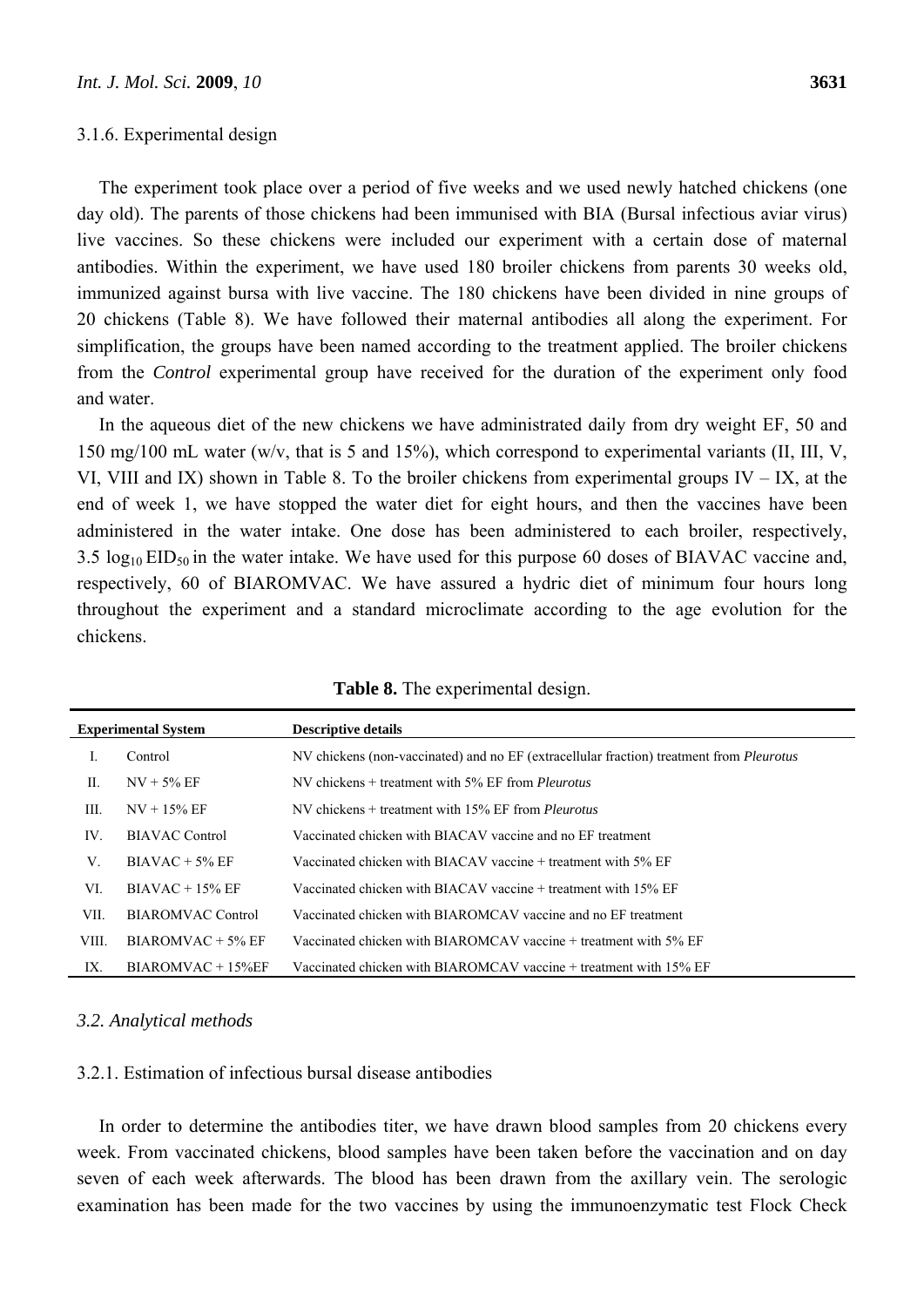(ELISA test), using a kit of INDEXX Laboratories (USA), named Infectious Bursal Disease Virus Antibody Test Kit. The analyses have been made within the Laboratory of Virology, National Agency for Sanitary Veterinary and Food Safety, Timişoara, which is accredited by ISO quality system. The principle of the immunoenzymatic test meant to determine the relative level of anti BIA antibodies in chicken serum is the following. At the incubation of the serum diluted 1:500  $(v/v)$  in the buckets of the micro-plate lined with viral antigen, anti-BIA antibodies from the serum (if they exist) form an antigen-antibodies complex with the antigen immobilized in the plate. After eliminating all loose material by washing, we have added the adjoint which adheres to the anti-BIA antibodies attached to the plate. The loose adjoint is eliminated by washing and then we have added the enzymatic sub layer. The color appeared as a result of the reaction is in direct proportion with the concentration of anti-BIA antibodies present in the sample. The optic density of each sample is analyzed with the help of spectrum-photometer, calibrated and verified at 650 nm, Tecan Sunrise (Tecan, Austria). The anti-BIA antibodies titer has been calculated in this respect according to the following formula:

$$
\log_{10} T_n = 1.09 \left( \log_{10} \frac{S_n}{P_n} + 3.36 \right)
$$
 (13)

where  $T_n$  = titer of antibodies,  $S_n$  = number of the serum sample and  $P_n$  = the mean of the positive controls.

If the ratio  $S_n/P_n$  is superior to the value 0.2 (or the titer is higher than 396) the samples are positive and thus predict that the chickens have been vaccinated or have been exposed to the action of a virus, i.e. there is a immune response. With the help of this Infectious Bursal Disease Virus Antibody Test Kit, there can be identified even lower values of antibodies, even below the value of 396.

## 3.2.2. Statistical analysis

The data are shown as the mean  $\pm$  SD. Data were conducted to SAS (STATGRAPHICS<sup>®</sup> Centurion XV, USA, 2005) for analysis of variance (ANOVA). Statistical comparison within the groups and between groups of data was carried out using the Tukey's HSD multiple range test was used to determine significant differences (*P<0.05*) among treatments.

# **4. Conclusions**

We have shown the immunomodulatory effects of EF which contain polysaccharides from *P. ostreatus* against IBDV. In the first experiment (*Control*), where we have used non-vaccinated and non-EF treated, the level of IBD maternal antibodies has decreased very fast, even from the first days of post hatching. By administering EF from *P. ostreatus* there had place a stimulation of the production of IBD antibodies, approximately to half of the value of maternal antibodies titer from the first day of hatching. In experimental groups 2 and 3, although the broilers have been vaccinated with BIAVAC and BIAROMVAC vaccine, respectively, the maternal antibodies titer has been low, the chickens being almost devoid of antibodies. By adding EF, 5 and 15%, in the water intake, as compared to the immune system reaction in experiment 1, the level of IBD antibodies has increased. This has determined us to believe that using this combination of BIAVAC and BIAROMVAC vaccine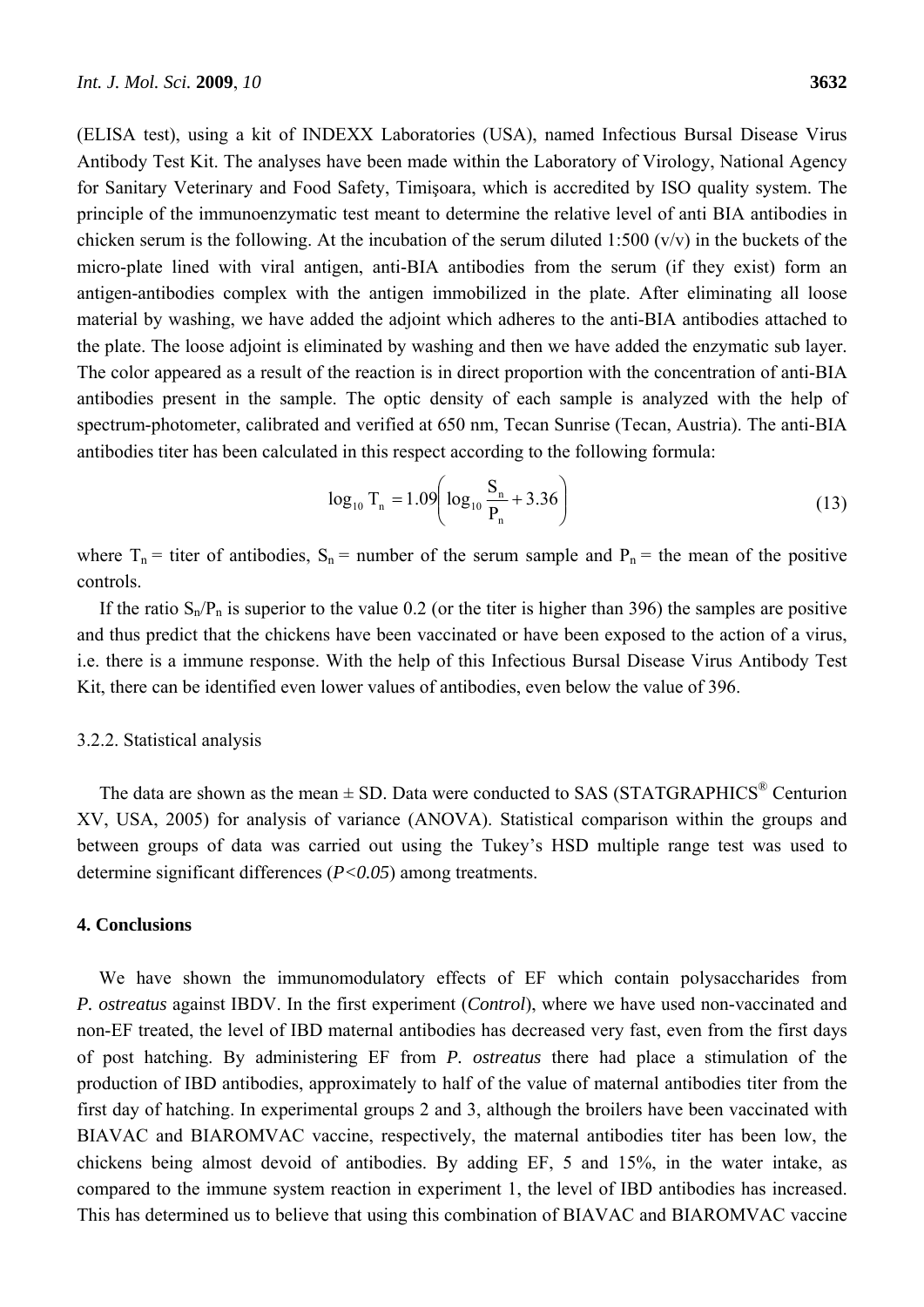and EF from *P. ostreatus* is good for antibodies production stimulation in the period of the first days of life. In this period, according to the latest researches, it appears that the vaccines show affinity and associate with B cells, macrophages, and folliculars dendritic cells in bursa and spleen. The experiments have been rationalized by employing the parabolic chemical reactivity principles of electronegativity and chemical hardness indices to formulate and apply the ReBiAc counterparts.

# **Acknowledgements**

Authors are truly indebt to the anonymous referees that helped in a major way through their critical but constructive observations the improvement version of the manuscript. Equally, the *International Journal of Molecular Sciences —* 'Bioactives and Nutraceuticals' editor's comments and support were much appreciated. Additional discussions with Profs. Ioan Ţibru and Emil Tîrziu from Faculty of Veterinary Medicine of The Banat's University of Agricultural Sciences in Timişoara, Romania, are acknowledged as well.

## **References**

- 1. Hu, S.H.; Wang, J.C.; Lien, J.L.; Liaw, E.T.; Lee, M.Y. Antihyperglycemic effect of polysaccharide from fermented broth of *Pleurotus citrinopileatus. Appl. Microbiol. Biotechnol.* **2006**, *70*, 107–113.
- 2. Zhang, M.; Zhang, L.; Cheung, P.C.K.; Ooi, V.E.C. Molecular weight and anti-tumor activity the water-soluble polysaccharides isolated by hot water and ultrasonic treatment from the sclerotia and mycelia of *Pleurotus tuber-regium*. *Carbohydr. Polym.* **2004**, *56*, 123–128.
- 3. Ooi, V.E.C.; Liu, F. Imunomodulation and anti-cancer activity of polysaccharide-protein complexes. *Curr. Med.Chem.* **2000**, *7*, 715–729.
- 4. Habijanič, J.; Berovič, M.; Wraber, B.; Hodzar, D.; Boh, B. Imunostimulatory effects of fungal polysaccharides from *Ganoderma lucidum* submerged biomass cultivation. *Food Technol. Biotechnol.* **2001**, *39*, 327–331.
- 5. Lavi, I.; Friesem, D.; Geresh, S.; Hadar, Y.; Schwartz, B. An aqueous polysaccharide extract from the edible mushroom *Pleurotus ostreatus* induces anti-proliferative and pro-apoptotic effects on HT-29 colon cancer cells. *Cancer Lett.* **2006**, *244*, 61–70.
- 6. Bolis, D.A.; Paganini, F.J.; Simion, V.A.; Zuanaze, M.F.; Scanavini, N.H. Gumboro disease: Evaluation pf serological and anatomopathological responses in vaccinated broiler chickens challenged with very virulent virus strain. *Br. J. Poult. Sci.* **2003**, *2*, 137–146.
- 7. Jeurissen, S.H.M.; Janse, E.M.; Lehrbach, P.R.; Haddad, E.E.; Avakian, A.; Whitfill, C.E. The working mechanism of an immune complex vaccine that protects chickens against infectious bursal disease. *Immunology* **1998**, *95*, 494–500.
- 8. Rautenschlein, S.; Kraemer, C.; Montiel, E.; Vanmarcke, J.; Haase, C. Bilateral effects of vaccination against infectious bursal disease and Newcastle disease in specific-pathogen-free layers and commercial broiler chickens. *Aviand Diseases* **2007**, *51*, 14–20.
- 9. Giambrone, J.J.; Clay, R.P. Efficacy of coarse spray administration of commercial intermediate infectous bursal disease virus vaccines. *Poult. Sci*. **1986**, *65*, 807–809.